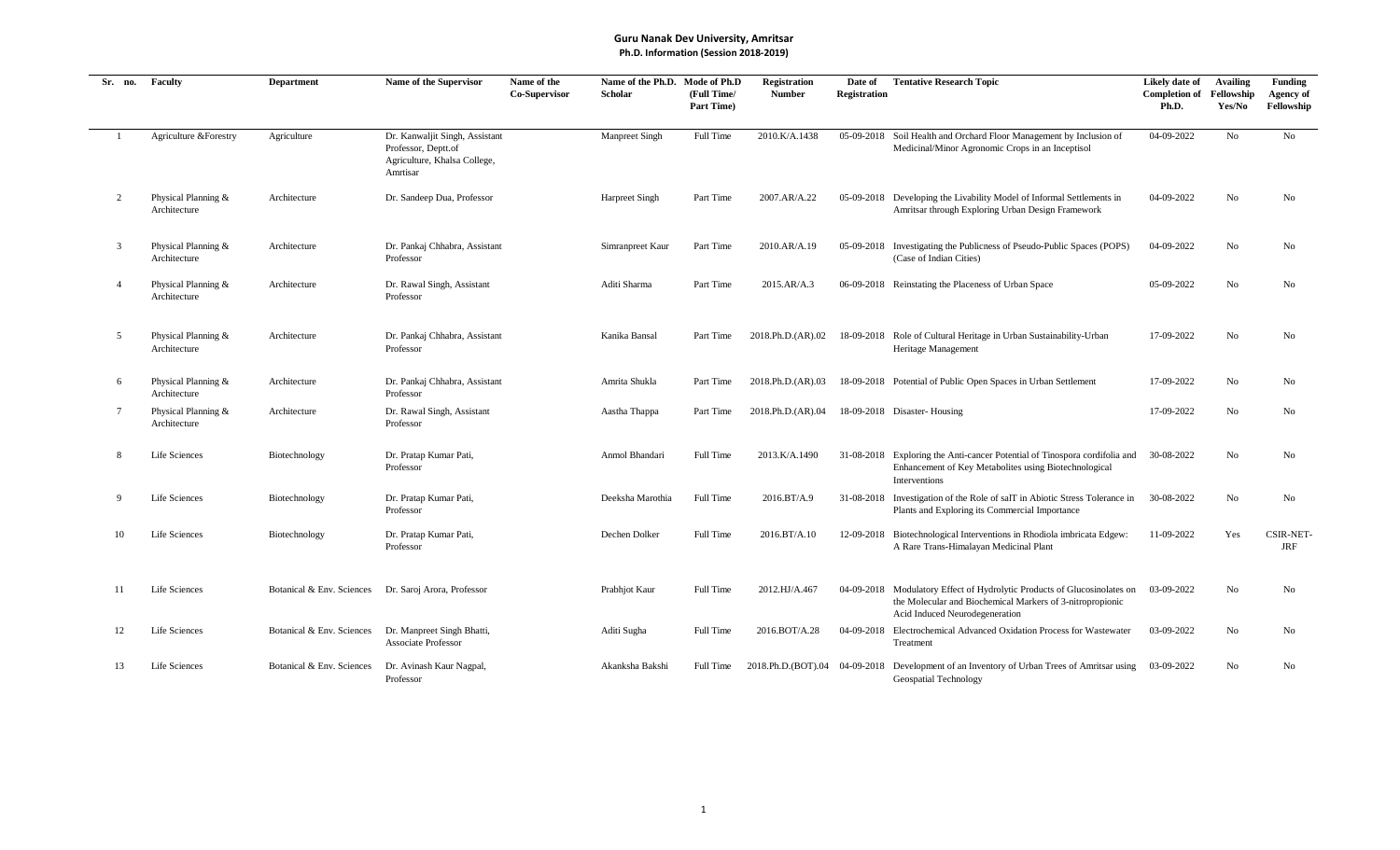| Sr. no. | Faculty       | <b>Department</b>         | Name of the Supervisor                                  | Name of the<br>Co-Supervisor                                                                                            | Name of the Ph.D. Mode of Ph.D<br><b>Scholar</b> | (Full Time/<br>Part Time) | <b>Registration</b><br><b>Number</b> | Date of<br>Registration | <b>Tentative Research Topic</b>                                                                                                                                                                                                 | Likely date of<br><b>Completion of</b> Fellowship<br>Ph.D. | Availing<br>Yes/No | <b>Funding</b><br><b>Agency of</b><br>Fellowship |
|---------|---------------|---------------------------|---------------------------------------------------------|-------------------------------------------------------------------------------------------------------------------------|--------------------------------------------------|---------------------------|--------------------------------------|-------------------------|---------------------------------------------------------------------------------------------------------------------------------------------------------------------------------------------------------------------------------|------------------------------------------------------------|--------------------|--------------------------------------------------|
| 14      | Life Sciences | Botanical & Env. Sciences | Dr. Satwinderjeet Kaur,<br>Professor                    | Dr. Bilal Ahmad Mir<br>Assistant Professor,<br>Deptt.of Botany,<br>Satellite Campus<br>Kargil, University of<br>Kashmir | <b>Manzoor Hussain</b>                           | Full Time                 | 2018.Ph.D.(BOT).06                   |                         | 04-09-2018 Studies on the Effect of Altitudes on Secondary Metabolites,<br>VOCs and Microbiome of Artemisia species Growing in<br>Ladakh Region of Kashmir Himalaya                                                             | 03-09-2022                                                 | Yes                | CSIR-UGC-<br><b>JRF</b>                          |
| 15      | Life Sciences |                           | Botanical & Env. Sciences Dr. Renu Bhardwaj, Professor  |                                                                                                                         | Shalini Dhiman                                   | Full Time                 |                                      |                         | 2018.Ph.D. (BOT).07 04-09-2018 Value Addition in Stevia rebaudiana through Interactions of<br><b>Biochar with Microbial Communities</b>                                                                                         | 03-09-2022                                                 | Yes                | UGC-JRF                                          |
| 16      | Life Sciences | Botanical & Env. Sciences | Dr. Satwinderjeet Kaur,<br>Professor                    | Dr. Subodh Kumar,<br>Professor, Deptt. Of<br>Chemistry                                                                  | Rasdeep Kour                                     | Full Time                 | 2015.BOT/A.26                        |                         | 04-09-2018 Studies on the Antimutagenic/Antiproliferative Properties of<br>Asparagus racemosus Willd. and their Molecular Mechanisms                                                                                            | 03-09-2022                                                 | No                 | No                                               |
| 17      | Life Sciences |                           | Botanical & Env. Sciences Dr. Saroj Arora, Professor    |                                                                                                                         | Farhana Rashid                                   | Full Time                 |                                      |                         | 2018.Ph.D.(BOT).08 04-09-2018 Ethnomedicinal use of Certain Locally Available Plants of<br>Amritsar District, Punjab                                                                                                            | 03-09-2022                                                 | No                 | No                                               |
| 18      | Life Sciences |                           | Botanical & Env. Sciences Dr. Adarsh Pal Vij, Professor |                                                                                                                         | Jahangeer Quadar                                 | Full Time                 |                                      |                         | 2018.Ph.D.(BOT).09 04-09-2018 Vermicomposting of Industrial Wastes using Eisenia Fetida                                                                                                                                         | 03-09-2022                                                 | Yes                | <b>ICAR</b>                                      |
| 19      | Life Sciences |                           | Botanical & Env. Sciences Dr. Renu Bhardwaj, Professor  |                                                                                                                         | Jaspreet Kour                                    | Full Time                 |                                      |                         | 2018.Ph.D.(BOT).10 04-09-2018 Biochar and Microbes Assisted Phytoremediation of<br>Chromium in Brassica juncea                                                                                                                  | 03-09-2022                                                 | N <sub>o</sub>     | No                                               |
| 20      | Life Sciences | Botanical & Env. Sciences | Dr. Jatinder Kaur, Associate<br>Professor               |                                                                                                                         | Neeru Bala                                       | Full Time                 |                                      |                         | 2018.Ph.D.(BOT).11 04-09-2018 Evaluation of Spatial and Temporal Variations in Air Quality<br>of Amritsar, Punjab (India)                                                                                                       | 03-09-2022                                                 | No                 | No                                               |
| 21      | Life Sciences | Botanical & Env. Sciences | Dr. Rajinder Kaur, Associate<br>Professor               |                                                                                                                         | Gauri Sharma                                     | Full Time                 | 2013.HJ/A.428                        |                         | 04-09-2018 Monitoring of Phthalates in Water and Sediments of Harike<br>Wetland, Punjab (India)                                                                                                                                 | 03-09-2022                                                 | No                 | No                                               |
| 22      | Life Sciences | Botanical & Env. Sciences | Dr. Saroj Arora, Professor                              |                                                                                                                         | Shivani Attri                                    | Full Time                 | 2012.SD/A.356                        |                         | 04-09-2018 Hedgehog Signalling Pathway: A Novel Traget For Cancer                                                                                                                                                               | 03-09-2022                                                 | No                 | No                                               |
| 23      | Life Sciences |                           | Botanical & Env. Sciences Dr. Adarsh Pal Vij, Professor |                                                                                                                         | Anu Bala<br>Chowdhary                            |                           |                                      |                         | Full Time 2018.Ph.D.(BOT).12 04-09-2018 Biodiversity Assessment and Conservation Strategies of<br>Amritsar District, Punjab                                                                                                     | 03-09-2022                                                 | No                 | No                                               |
| 24      | Life Sciences | Botanical & Env. Sciences | Dr. Renu Bhardwaj, Professor                            |                                                                                                                         | Arun Dev Singh                                   | Full Time                 |                                      |                         | 2018.Ph.D.(BOT).05 05-09-2018 Role of Strigolactone on Biochemical and Physiological                                                                                                                                            | 04-09-2022                                                 | No                 | No                                               |
| 25      | Life Sciences | Botanical & Env. Scs.     | Dr. Saroj Arora, Professor                              |                                                                                                                         | Avinash Kumar                                    | Full Time                 | 2019.Ph.D.(BOT).01 27-02-2019        |                         | Parameters in Brassica juncea under Pesticide Stress<br>Targeting JAK/STAT3 signaling pathway in Breast Cancer<br>Cell Lines and Mouse Mammary Gland Organ Culture<br>(MMOC): Role of 4-Methylthiobutyl Isothiocyanate (Erucin) | 26-02-2023                                                 | No                 | No                                               |
| 26      | Life Sciences | Botanical & Env. Scs.     | Dr. Saroj Arora, Professor                              |                                                                                                                         | Sonali                                           | Full Time                 | 2019.Ph.D.(BOT).07 27-02-2019        |                         | as Natural Inhibitor<br>Establishment of Protocols for in vitro Plant Regeneration in<br>some rare and Threatened Plant Species                                                                                                 | 26-02-2023                                                 | Yes                | <b>CSIR-NET</b><br>(JRF)                         |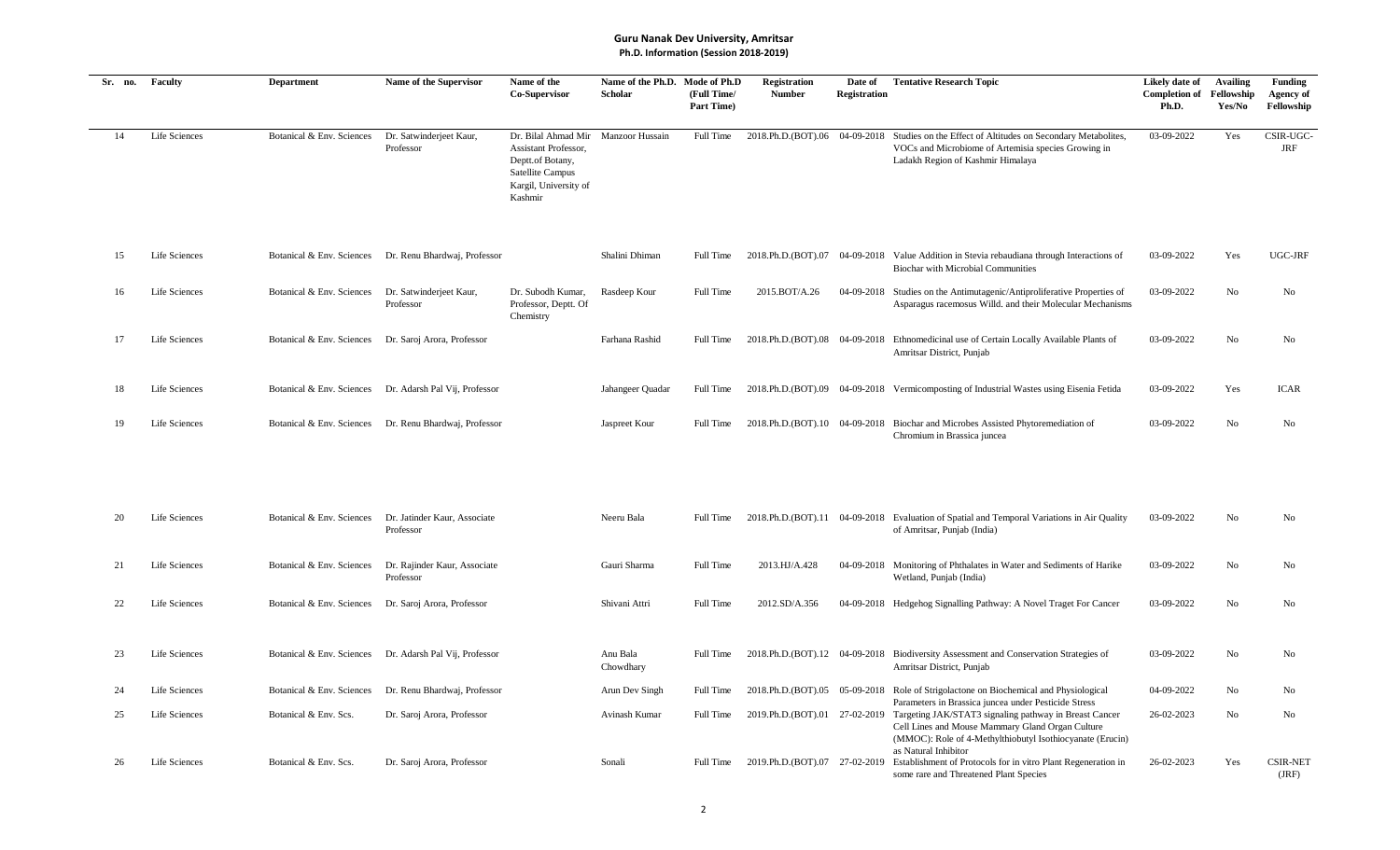| Sr. no. | Faculty       | <b>Department</b>     | Name of the Supervisor                               | Name of the<br>Co-Supervisor                                   | Name of the Ph.D. Mode of Ph.D<br>Scholar | (Full Time/<br>Part Time) | Registration<br><b>Number</b> | Date of<br><b>Registration</b> | <b>Tentative Research Topic</b>                                                                                                                                                                                    | Likely date of<br><b>Completion of</b><br>Ph.D. | <b>Availing</b><br>Fellowship<br>Yes/No | Funding<br>Agency of<br>Fellowship |
|---------|---------------|-----------------------|------------------------------------------------------|----------------------------------------------------------------|-------------------------------------------|---------------------------|-------------------------------|--------------------------------|--------------------------------------------------------------------------------------------------------------------------------------------------------------------------------------------------------------------|-------------------------------------------------|-----------------------------------------|------------------------------------|
| 27      | Life Sciences | Botanical & Env. Scs. | Dr. Satwinder Jeet Kaur,<br>Professor                |                                                                | Shagun Verma                              | Full Time                 | 2011.BOT/A.20                 |                                | 27-02-2019 In situ monitoring of Biological Function in Live Cells using<br>Alkene-heterocycle conjugates as AIE Fluorophores                                                                                      | 26-02-2023                                      | Yes                                     | CSIR-UGC<br>(JRF)                  |
| 28      | Life Sciences | Botanical & Env. Scs. | Dr. Satwinder Jeet Kaur,<br>Professor                |                                                                | Siloni Singh<br>Bhadwal                   | Full Time                 | 2011.BOT/A.21                 |                                | 27-02-2019 Monitoring of Biological Processes and Abnormality in the<br>Cell Growth using AIEgens Fluorescent Technique-in vito<br>Studies                                                                         | 26-02-2023                                      | No                                      | No                                 |
| 29      | Life Sciences | Botanical & Env. Scs. | Dr. Adarshpal, Professor                             |                                                                | Deachen Angmo                             | Full Time                 |                               |                                | 2019.Ph.D.(BOT).02 27-02-2019 Vermicomposting-Sustainable Disposal of Agricultural Waste                                                                                                                           | 26-02-2023                                      | No                                      | No                                 |
| 30      | Life Sciences | Botanical & Env. Scs. | Dr. Avinash Kaur Nagpal,<br>Professor                |                                                                | Megha Latwal                              | Full Time                 |                               |                                | 2019.Ph.D.(BOT).03 27-02-2019 Assessment of Heavy Metal Contamination of Soil and Air<br>Pollution Tolerance Level of Selected Trees and Shrubs<br>Growing in Residential Parks of Amritsar                        | 26-02-2023                                      | No                                      | No                                 |
| 31      | Life Sciences | Botanical & Env. Scs. | Dr. Jatinder Kaur, Associate<br>Professor            |                                                                | Priyanka Sharma                           | Full Time                 |                               |                                | 2019.Ph.D.(BOT).04 27-02-2019 Physico-chemical Characterization and Genotoxicity of the<br>Agricultural Soil Samples of Ludhiana District, Punjab                                                                  | 26-02-2023                                      | No                                      | No                                 |
| 32      | Life Sciences | Botanical & Env. Scs. | Dr. Adarshpal, Professor                             |                                                                | Rahil Dutta                               | Full Time                 |                               |                                | 2019.Ph.D.(BOT).05 27-02-2019 Utilization of Industrial Organic Waste to Form Organic<br>Manure using Vermicomposting in Amritsar, Punjab (India)                                                                  | 26-02-2023                                      | No                                      | No                                 |
| 33      | Life Sciences | Botanical & Env. Scs. | Dr. Renu Bhardwaj, Professor                         |                                                                | Mohd Ibrahim                              | Full Time                 |                               |                                | 2019.Ph.D.(BOT).06 08-03-2019 Dissecting the Molecular Mechanism of Secondary Metabolite<br>Biosythesis and Chilling Tolerance in Critically Endangered<br>and Medicinally Important Alpine Plant, Saussurea Meusa | 07-03-2023                                      | Yes                                     | CSIR-UGC<br>(JRF)                  |
| 34      | Sciences      | Chemistry             | Dr. Venus Singh Mithu,<br><b>Assistant Professor</b> |                                                                | Gourav                                    | Full Time                 | 2013.CH/A.66                  |                                | 05-09-2018 Investigating Structure and Dynamics of Lipid Membranes in<br>Presence of Ionic-Liquids using Nuclear Magnetic Resonance<br>Spectroscopy                                                                | 04-09-2022                                      | Yes                                     | <b>CSIR-NET-</b><br>JRF            |
| 35      | Sciences      | Chemistry             | Dr. Venus Singh Mithu,<br><b>Assistant Professor</b> |                                                                | Harpreet Singh                            | Full Time                 | 2014.K/A.1782                 |                                | 05-09-2018 Characterization of Dynamics in Small Ubiquitin Like<br>Modifiers (SUMO) Proteins for Recognition of New SUMO<br><b>Interaction Motifs</b>                                                              | 04-09-2022                                      | No                                      | No                                 |
| 36      | Sciences      | Chemistry             | Dr. Kamaljit Singh, Professor                        |                                                                | Parth                                     | Full Time                 | 2013.CH/A.61                  |                                | 05-09-2018 Synthesis and Evaluation of New Hybrid Compounds for<br>Antimalarial Therapy                                                                                                                            | 04-09-2022                                      | No                                      | No                                 |
| 37      | Sciences      | Chemistry             | Dr. Vandana Bhalla, Assistant<br>Professor           |                                                                | Bhagwat Giri<br>Goswami                   | <b>Full Time</b>          | 2018.Ph.D.(CH).01             |                                | 05-09-2018 Fluorescent Probes for Exogenous and Endogenous Detection<br>of Gaso-Transmitter (H2S & NO)                                                                                                             | 04-09-2022                                      | Yes                                     | CSIR-UGC-<br><b>JRF</b>            |
| 38      | Sciences      | Chemistry             | Dr. Prabhpreet Singh,<br><b>Assistant Professor</b>  |                                                                | Sanjeev Kumar                             | Full Time                 | 2009.SDP/A.313                |                                | 06-09-2018 Design, Synthesis and Characterization of Higher Rylene<br>Diimides and Their Applications                                                                                                              | 05-09-2022                                      | Yes                                     | NET-JRF                            |
| 39      | Sciences      | Chemistry             | Dr. Kamaljit Singh, Professor                        | Dr. Paramjit Kaur,<br>Professor, Deptt. of<br>Chemistry, GNDU, | Pawan Kumar                               | Full Time                 | 2018.Ph.D.(CH).02             |                                | 07-09-2018 Synthesis of $\pi$ -conjugated Compounds and Material Science<br>related Applications                                                                                                                   | 06-09-2022                                      | Yes                                     | CSIR-UGC-<br>JRF                   |
| 40      | Sciences      | Chemistry             | Dr. Subodh Kumar, Professor                          | Amritsar                                                       | Nancy Singla                              | Full Time                 | 2018.Ph.D.(CH).03             |                                | 07-09-2018 The Design of Fluorescent Benzimidazolium and Triazolium<br>Derivatives for their Applications as Molecular Probes for<br><b>Environment and Medically Relevant Species</b>                             | 06-09-2022                                      | Yes                                     | CSIR-UGC-<br><b>JRF</b>            |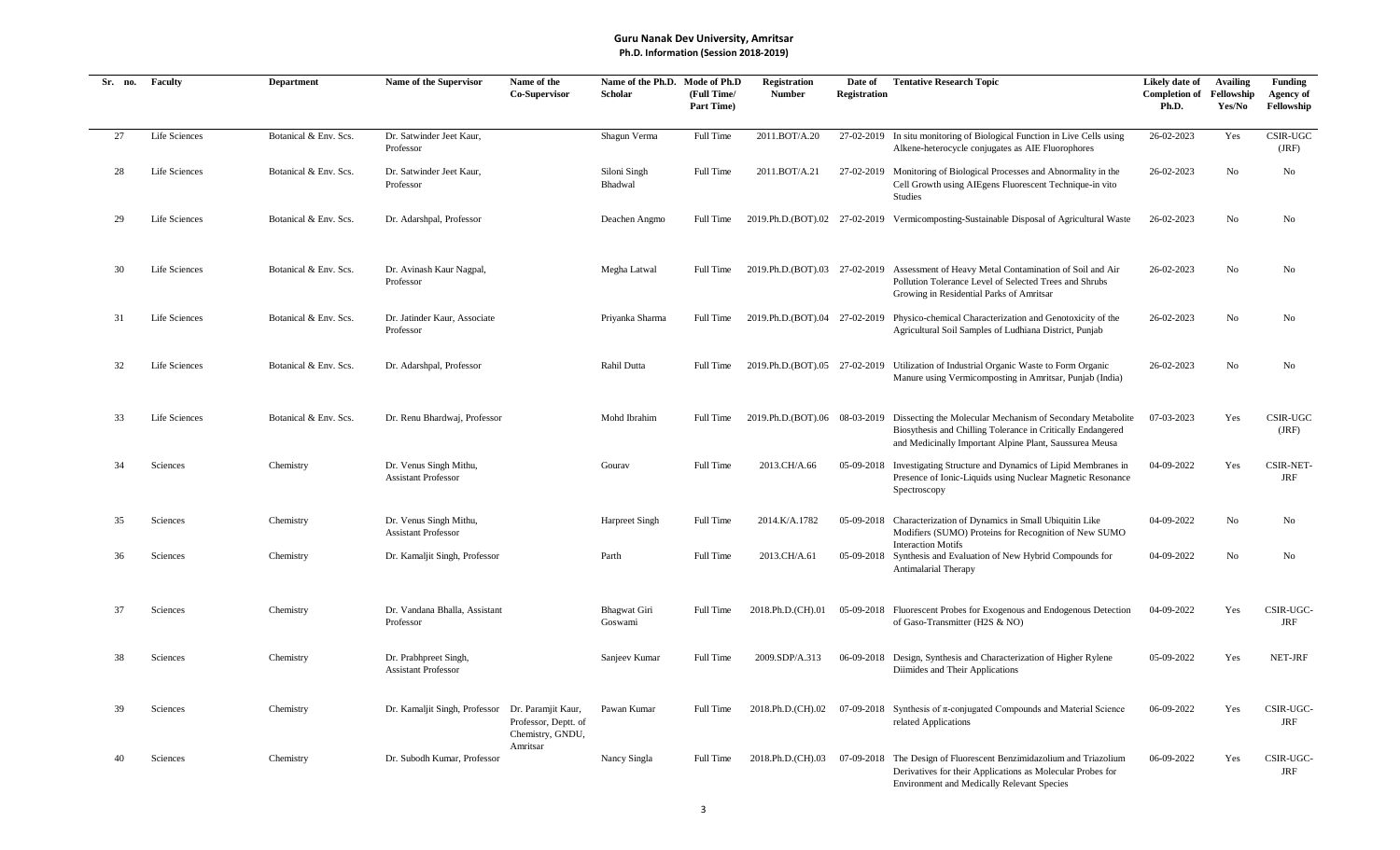| Sr. no. | Faculty                  | <b>Department</b>           | Name of the Supervisor                                                          | Name of the<br><b>Co-Supervisor</b>                                          | Name of the Ph.D. Mode of Ph.D<br>Scholar | (Full Time/<br>Part Time) | <b>Registration</b><br><b>Number</b> | Date of<br><b>Registration</b> | <b>Tentative Research Topic</b>                                                                                                                             | Likely date of<br><b>Completion of</b><br>Ph.D. | <b>Availing</b><br>Fellowship<br>Yes/No | <b>Funding</b><br><b>Agency of</b><br>Fellowship |
|---------|--------------------------|-----------------------------|---------------------------------------------------------------------------------|------------------------------------------------------------------------------|-------------------------------------------|---------------------------|--------------------------------------|--------------------------------|-------------------------------------------------------------------------------------------------------------------------------------------------------------|-------------------------------------------------|-----------------------------------------|--------------------------------------------------|
| 41      | Sciences                 | Chemistry                   | Dr. Inderpreet Kaur, Assistant<br>Professor                                     |                                                                              | Manish Sharma                             | Full Time                 | 2010.CH/A.49                         |                                | 14-09-2018 Modification of Metal Surface by Self-Assembly of<br>Heterocycle based Thiols and Dithiols : Towards Selective<br><b>Electrochemical Sensing</b> | 13-09-2022                                      | No                                      | No                                               |
| 42      | Sciences                 | Chemistry                   | Dr. Varinder Kaur, Assistant<br>Professor                                       |                                                                              | Samriti Vaid                              | Part Time                 | 2007.ACH/A.8                         |                                | 21-09-2018 Treatment of Wastewater Contaminated with Ionic Dyes:<br>Liquid-Liquid Extraction Induced by Reversed Micelle<br>Followed by Photodegradation    | 20-09-2022                                      | No                                      | No                                               |
| 43      | Sciences                 | Chemistry                   | Dr. Tejwant Singh, Assistant<br>Professor                                       |                                                                              | Harmandeep Kaur                           | Full Time                 | 2014.CH/A.98                         |                                | 27-02-2019 Storage and Thermal Stabilization of Enzymes and Proteins in<br>Deep Eutectic Solvent- Based System                                              | 26-02-2023                                      | Yes                                     | CSIR-UGC-<br>NET (JRF)                           |
| 44      | Engineering & Technology | <b>Computer Engineering</b> | Dr. Sheetal Kalra, Assistant<br>Professor, Deptt. Of CSE,<br>GNDU RC, Jalandhar | Dr. Jyoteesh<br>Malhotra, Professor,<br>Deptt. Of CSE,<br>GNDU RC, Jalandhar | Jaideep Kaur<br>Mudhar                    | Part Time                 | 2014.CA/A.165                        |                                | 04-09-2018 Applications and Architecture based on Internet of Things                                                                                        | 03-09-2022                                      | No                                      | No                                               |
| 45      | Engineering & Technology | <b>Computer Engineering</b> | Dr. Sandeep Sharma, Professor                                                   |                                                                              | Jasveen Kaur                              | Part Time                 | 2012.CA/A.367                        |                                | 05-09-2018 Internet of Things (IOT)                                                                                                                         | 04-09-2022                                      | No                                      | No                                               |
| 46      | Engineering & Technology | <b>Computer Engineering</b> | Dr. Taqdir, Assistant<br>Professor, Deptt. Of CSE,<br>GNDU RC, Gurdaspur        |                                                                              | Amit Dogra                                | Part Time                 | 2018.Ph.D.(CE).02                    |                                | 06-09-2018 Image Processing                                                                                                                                 | 05-09-2022                                      | No                                      | No                                               |
| 47      | Engineering & Technology | <b>Computer Engineering</b> | Dr. Harjot Kaur, Assistant<br>Professor, GNDU RC,<br>Gurdaspsur                 |                                                                              | Navroop Kaur                              | Full Time                 |                                      |                                | 2018.Ph.D.(CE).01 21-09-2018 Artificial Intelligence                                                                                                        | 20-09-2022                                      | No                                      | No                                               |
| 48      | Engineering & Technology | Computer Science            | Dr. Gurvinder Singh, Professor                                                  |                                                                              | Samriti                                   | Part Time                 | 2004.K/A.1496                        |                                | 05-09-2018 Prediction and Analysis of Financial Data Sets using Different<br>Machine Learning Techniques                                                    | 04-09-2023                                      | No                                      | No                                               |
| 49      | Engineering & Technology | Computer Science            | Dr. Parminder Kaur, Associate<br>Professor                                      |                                                                              | Sahezpreet Singh                          | Full Time                 | 2011.GT/A.359                        |                                | 27-02-2019 Data Science                                                                                                                                     | 26-02-2023                                      | No                                      | No                                               |
| 50      | Engineering & Technology | Computer Science            | Dr. Parminder Kaur, Associate Dr. Hardeep Singh,<br>Professor                   | Professor                                                                    | Vishal Dhingra                            | Part Time                 | 2009.DA/A.991                        |                                | 27-02-2019 Artificial Intelligence & Software Engineering                                                                                                   | 26-02-2023                                      | No                                      | No                                               |
| 51      | Engineering & Technology | Computer Science            | Dr. Kuljit Kaur, Associate<br>Professor                                         |                                                                              | Kiranbir Kaur                             | Full Time                 | 2008.KW/A.522                        |                                | 27-02-2019 Distributed Systems                                                                                                                              | 26-02-2023                                      | No                                      | No                                               |
| 52      | Engineering & Technology | Computer Science            | Dr. Gurvinder Singh, Professor                                                  |                                                                              | Shagun Arora                              | Full Time                 | 2010.CA/A.253                        |                                | 27-02-2019 Machine Learning & Data Science                                                                                                                  | 26-02-2023                                      | No                                      | No                                               |
| 53      | Economics & Business     | Economics                   | Dr. Baljit Kaur, Assistant<br>Professor                                         |                                                                              | Rochna Arora                              | Full Time                 | 2012.ECO/A.36                        |                                | 04-09-2018 Assessing the Spillover Effects of Infrastructure: An Inter-State<br>Analysis                                                                    | 03-09-2022                                      | No                                      | No                                               |
| 54      | Economics & Business     | Economics                   | Dr. Kuldip Kaur, Professor                                                      |                                                                              | Dilpreet Kaur<br>Dhillon                  | Full Time                 | 2010.ECO/A.39                        |                                | 04-09-2018 Energy Sector of India: Trends, Efficiency, Security and<br>Sustainability                                                                       | 03-09-2022                                      | No                                      | No                                               |
| 55      | Economics & Business     | Economics                   | Dr. Neena Kumari, Associate<br>Professor                                        |                                                                              | Maninder Kaur                             | Part Time                 | 2012.ECO/A.8                         |                                | 05-09-2018 Regional Disparities in Economic and Social Development of<br>India                                                                              | 04-09-2022                                      | No                                      | No                                               |
| 56      | Economics & Business     | Economics                   | Dr. Kuldeep Kaur, Professor                                                     |                                                                              | Pranav Mahajan                            | Full Time                 | 2010.MJP/D.154                       |                                | 27-02-2019 Child Labour in Unorganized Sector of Punjab- An Analysis                                                                                        | 26-02-2023                                      | No                                      | No                                               |
| 57      | Economics & Business     | Economics                   | Dr. Neena Kumari, Professor                                                     |                                                                              | Rakshita Dua                              | Part Time                 | 2011.ECO/A.44                        |                                | 27-02-2019 Structural Changes in Indian Labour Market                                                                                                       | 26-02-2023                                      | No                                      | No                                               |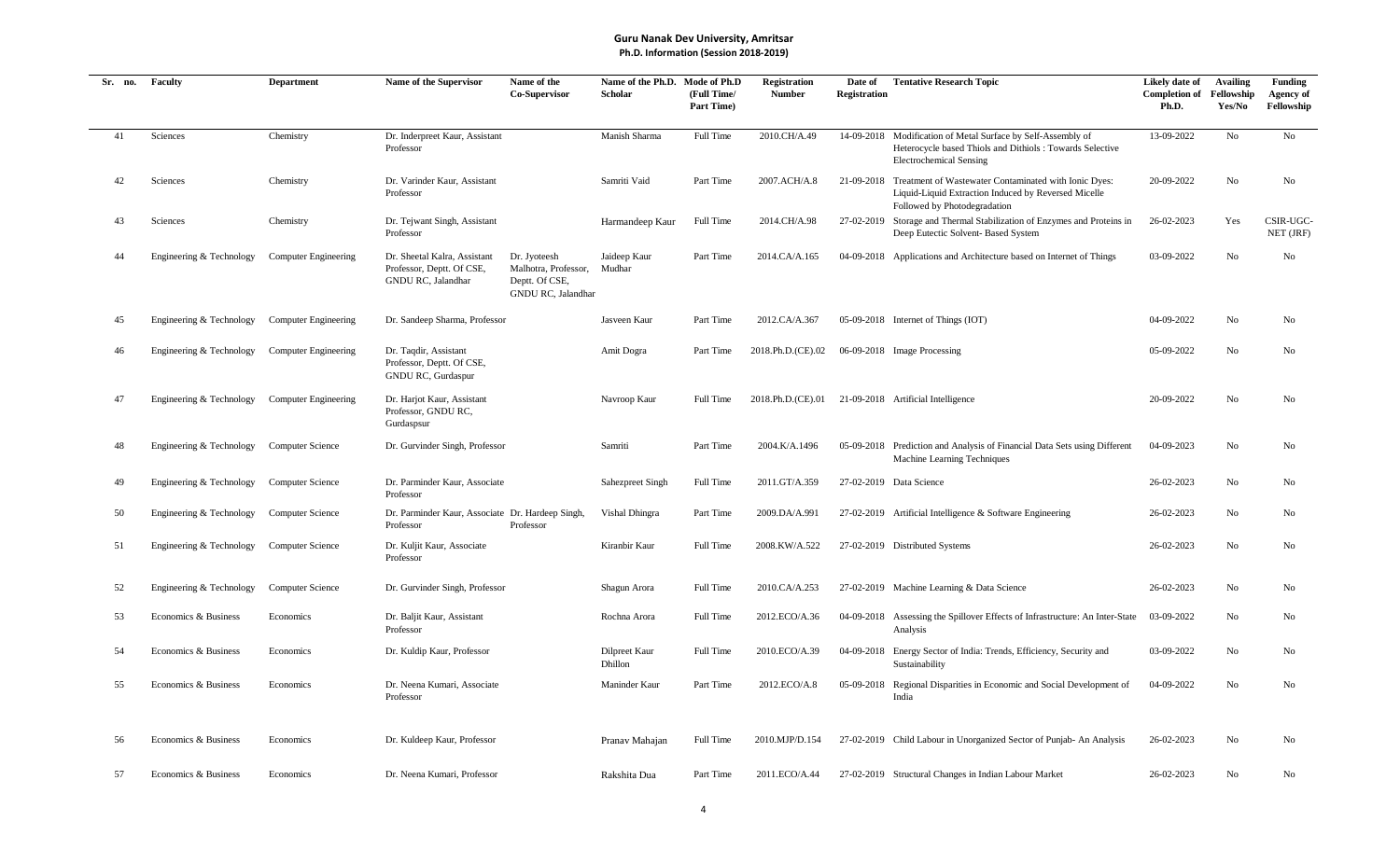| Sr. no. | Faculty                              | <b>Department</b>             | <b>Name of the Supervisor</b>                                          | Name of the<br>Co-Supervisor                                                                      | Name of the Ph.D. Mode of Ph.D<br><b>Scholar</b> | (Full Time/<br>Part Time) | <b>Registration</b><br><b>Number</b> | Date of<br><b>Registration</b> | <b>Tentative Research Topic</b>                                                                                                          | Likely date of<br><b>Completion of</b><br>Ph.D. | <b>Availing</b><br>Fellowship<br>Yes/No | Funding<br><b>Agency of</b><br>Fellowship |
|---------|--------------------------------------|-------------------------------|------------------------------------------------------------------------|---------------------------------------------------------------------------------------------------|--------------------------------------------------|---------------------------|--------------------------------------|--------------------------------|------------------------------------------------------------------------------------------------------------------------------------------|-------------------------------------------------|-----------------------------------------|-------------------------------------------|
| 58      | Economics & Business                 | Economics                     | Dr. Kuldeep Singh, Professor                                           |                                                                                                   | Jyoti                                            | Full Time                 |                                      |                                | 2019.Ph.D.(ECO).02 27-02-2019 Structure, Conduct and Performance of Food Processing<br>Industry in Himachal Pradesh- An Analysis         | 26-02-2023                                      | Yes                                     | UGC-NET<br>(JRF)                          |
| 59      | Economics & Business                 | Economics                     | Dr. Swati Mehta, Assistant<br>Professor                                |                                                                                                   | Manpreet Kaur                                    | Full Time                 |                                      |                                | 2019.Ph.D.(ECO).01 28-02-2019 Regional Innovation Systems for Industrialization: A Study of<br>Manufacturing Industries of Indian Punjab | 27-02-2023                                      | Yes                                     | UGC-NET<br>(JRF)                          |
| 60      | Economics & Business                 | Economics                     | Dr. Neena Kumari, Professor                                            |                                                                                                   | Pallak Shrestha                                  | Full Time                 | 2011.DW/A.537                        |                                | 22-07-2019 Pattern of International Migration from India                                                                                 | 21-07-2023                                      | Yes                                     | UGC-NET<br>(JRF)                          |
| 61      | Economics & Business                 | Economics (Social Science)    | Dr. Anjali Mehra, Assistant<br>Professor                               |                                                                                                   | Jinny Sharma                                     | Full Time                 | 2006.SW/A.1                          |                                | 04-09-2018 Shadow Education System: A Study of Coaching Classes                                                                          | 03-09-2022                                      | No                                      | No                                        |
| 62      | Computer Engineering &<br>Technology | <b>Electronics Technology</b> | Dr. Ravinder Singh Sawhney,<br><b>Associate Professor</b>              | Dr. Harminder Singh, Jaspreet Kaur<br>Assistant Professor,<br>GNDU, Regional<br>Campus, Jalandhar |                                                  | Part Time                 | 2018.Ph.D.(ELT).01                   |                                | 04-09-2018 Study and Design of Molecular Wire and its Potential<br>Applications                                                          | 03-09-2022                                      | N <sub>o</sub>                          | No                                        |
| 63      | Computer Engineering &<br>Technology | <b>Electronics Technology</b> | Dr. Ravinder Kumar, Assistant<br>Professor                             |                                                                                                   | Jupinder Kaur                                    | Full Time                 | 2011.RJ/A.96                         |                                | 04-09-2018 To Investigate the Electronic Transport Behavior of Fullerene<br><b>Molecular Junctions</b>                                   | 03-09-2022                                      | No                                      | No                                        |
| 64      | Sciences                             | Food Science & Tech.          | Dr. Narpinder Singh, Professor                                         |                                                                                                   | Ajay Kumar                                       | Full Time                 | 2008.K/A.1058                        |                                | 14-02-2019 Development of Protien Isolate, Hydrolysates and Peptides for<br>Value Addition to Defatted Rice Bran                         | 13-02-2023                                      | No                                      | No                                        |
| 65      | Sciences                             | Food Science & Tech.          | Dr. Narpinder Singh, Professor                                         |                                                                                                   | Swasti                                           | Full Time                 | 2014.FT/A.56                         |                                | 21-02-2019 Effect of Pretreatments on Composition and Functional<br>Properties of Parboiled and Germinated Rice of Different             | 20-02-2023                                      | No                                      | No                                        |
| 66      | Languages                            | Hindi                         | Dr. Sapna Sharma, Assistant<br>Professor                               |                                                                                                   | Ritu                                             | Full Time                 | 2005.MJ/A.43                         |                                | Varieties<br>$27-02-2019$ रमणिका गप्ता और प्रभा खेतान के साहित्य का तलनात्मक अध्ययन                                                      | 26-02-2023                                      | Yes                                     | <b>RGNF</b>                               |
| 67      | Languages                            | Hindi                         | Dr. Sapna Sharma, Assistant<br>Professor                               |                                                                                                   | Komal                                            | Full Time                 | 2016.HI/A.3                          |                                | 27-02-2019 सर्य बाला और कृष्णा अग्निहोत्री के कथा साहित्य का तुलनात्मक अध्ययन                                                            | 26-02-2023                                      | Yes                                     | UGC-NET<br>(JRF)                          |
| 68      | Languages                            | Hindi                         | Dr. Sapna Sharma, Assistant<br>Professor                               |                                                                                                   | Payal                                            | Part Time                 | 2011.SW/A.223                        |                                | $27-02-2019$ असगर वजाहत और अब्दल्ल बिस्मिल्लाह के साहित्य का तलनात्मक<br>अध्ययन                                                          | 26-02-2023                                      | N <sub>0</sub>                          | No                                        |
| 69      | Languages                            | Hindi                         | Dr. Sunil Kumar, Assistant<br>Professor                                |                                                                                                   | Tajinder Kaur                                    | Full Time                 | 2010.SW/A.109                        |                                | 27-02-2019 शिवप्रसाद मिश्र 'रूद्र' के साहित्य में संस्कृति बोध                                                                           | 26-02-2023                                      | Yes                                     | <b>RGNF</b>                               |
| 70      | Languages                            | Hindi                         | Dr. Sunil Kumar, Assistant<br>Professor                                |                                                                                                   | Suman Rani                                       | Full Time                 | 2019.Ph.D.(HI).01                    |                                | $27-02-2019$ गंगा प्रसाद मिश्र के कथा - साहित्य के मल्य बोध                                                                              | 26-02-2023                                      | No                                      | No                                        |
| 71      | Arts & Social Sciences               | History                       | Dr. Harneet Kaur, Assistant<br>Professor                               |                                                                                                   | Manpreet Kaur                                    | Full Time                 | 2009.SW/A.52                         |                                | 27-02-2019 Remarriage in Colonial Punjab                                                                                                 | 26-02-2023                                      | No                                      | No                                        |
| 72      | Arts & Social Sciences               | History                       | Dr. Charanjit Kaur, Associate<br>Professor, ASSM College,<br>Mukandpur |                                                                                                   | Kamlesh                                          | Part Time                 | 94.SDJ/A.207                         |                                | 27-02-2019 Urban History of Punjab: A Case Study of Jalandhar City<br>$(1947-2011)$                                                      | 26-02-2023                                      | No                                      | No                                        |
| 73      | Arts & Social Sciences               | History                       | Dr. Sheefali Chauhan.<br><b>Assistant Professor</b>                    |                                                                                                   | Rajan Baghla                                     | Part Time                 |                                      |                                | 2019.Ph.D. (HIS).01 27-02-2019 Women Empowerment through Politics in Punjab (1966-2016)                                                  | 26-02-2023                                      | No                                      | No                                        |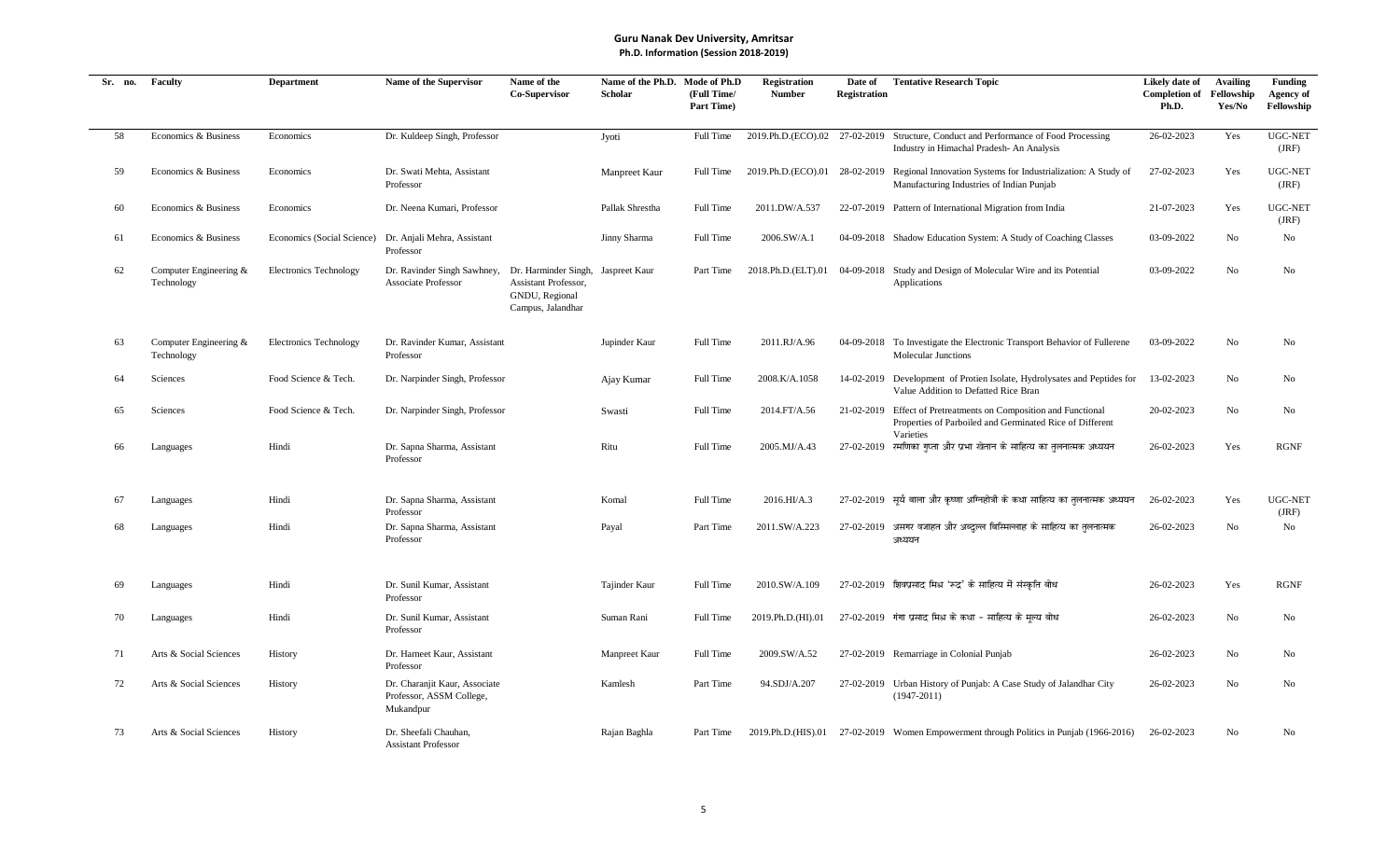| Sr. no. | Faculty                | <b>Department</b>                  | Name of the Supervisor                                                                                              | Name of the<br>Co-Supervisor                              | Name of the Ph.D. Mode of Ph.D<br><b>Scholar</b> | (Full Time/<br>Part Time) | <b>Registration</b><br><b>Number</b> | Date of<br>Registration | <b>Tentative Research Topic</b>                                                                                                                              | Likely date of<br><b>Completion of</b><br>Ph.D. | <b>Availing</b><br>Fellowship<br>Yes/No | <b>Funding</b><br><b>Agency of</b><br>Fellowship |
|---------|------------------------|------------------------------------|---------------------------------------------------------------------------------------------------------------------|-----------------------------------------------------------|--------------------------------------------------|---------------------------|--------------------------------------|-------------------------|--------------------------------------------------------------------------------------------------------------------------------------------------------------|-------------------------------------------------|-----------------------------------------|--------------------------------------------------|
| 74      | Life Sciences          | Human Genetics                     | Dr. Manpreet Kaur, Assistant<br>Professor                                                                           |                                                           | Surmeet Kaur                                     | Full Time                 | 2013.HG/A.48                         |                         | 17-07-2018 Role of Animal Lectins in Esophageal Cancer                                                                                                       | 16-07-2022                                      | Yes                                     | CSIR-UGC-<br>JRF                                 |
| 75      | Life Sciences          | <b>Human Genetics</b>              | Dr. Vasudha Sambyal,<br>Professor, Deptt. of Human<br>Genetics, GNDU, Amritsar                                      | Dr. Kamlesh Guleria, Gaurav<br><b>Assistant Professor</b> |                                                  | Part Time                 | 2009.MOL/A.1                         |                         | 21-09-2018 Cytogenetic Analysis and Assessment of HIF-1 $\alpha$<br>Polymorphisms in Esophageal Cancer Patients                                              | 20-09-2022                                      | No                                      | No                                               |
| 76      | Life Sciences          | <b>Human Genetics</b>              | Dr. Manpreet Kaur, Assistant<br>Professor                                                                           |                                                           | Sukhmanpreet Kaur                                | Full Time                 | 2013.HG/A.34                         |                         | 27-02-2019 Evaluation of Animal Lectin/s in Cervical Cancer                                                                                                  | 26-02-2023                                      | No                                      | No                                               |
| 77      | Arts & Social Sciences | Journalism & Mass<br>Communication | Dr. Charan Kamal Walia.<br>Assistant Professor, Deptt. Of<br>Journalism & Mass Comm.,<br>GNDU RC, Jalandhar         |                                                           | Nikhil Sharma                                    | Part Time                 | 2015.RJ/A.259                        |                         | 05-09-2018 Comparative Analysis of Highest Grossing Bollywood and<br>Hollywood Films                                                                         | 04-09-2022                                      | No                                      | No                                               |
| 78      | Laws                   | Laws                               | Dr. Nirmala Devi, Assistant<br>Professor, Deptt. of Laws,<br>GNDU, Regional Campus,<br>Jalandhar                    |                                                           | Isha Manchanda                                   | Part Time                 | 2008.HK/A.458                        |                         | 04-09-2018 Need and Necessity of Criminalisation of the Practice of Triple<br>Talaq: A Socio-Legal Study                                                     | 03-09-2022                                      | No                                      | No                                               |
| 79      | Laws                   | Laws                               | Dr. Mona Goel, Assistant<br>Professor, Deptt. of Laws,<br>GNDU, Regional Campus,<br>Jalandhar                       |                                                           | Simi Kapoor                                      | Part Time                 | 2003.RJ/A.97                         |                         | 04-09-2018 Place of Expert Evidence in Criminal Trials: A Study with<br>Special Reference to Handwriting Opinion                                             | 03-09-2022                                      | No                                      | No                                               |
| 80      | Laws                   | Laws                               | Dr. Rupam Jagota, Assistant<br>Professor, Deptt.of Law,<br>GNDU, Regional Campus,<br>Jalandhar                      |                                                           | Rupendra Singh                                   | Part Time                 |                                      |                         | 2018.Ph.D.(LAW).02 04-09-2018 Interface of Competition Law with Different Sector<br>Regulators: A Comparative Study                                          | 03-09-2022                                      | No                                      | No                                               |
| 81      | Laws                   | Laws                               | Dr. Bimaldeep Singh, Assistant<br>Professor                                                                         |                                                           | Jobanjit Singh                                   | Full Time                 | 2009.SSS/A.22                        |                         | 05-09-2018 Reservation Policy: A Study with Reference to Indian and<br>American Constitution                                                                 | 04-09-2022                                      | No                                      | No                                               |
| 82      | Laws                   | Laws                               | Dr. Parminder Kaur, Assistant<br>Professor, Deptt. of Laws,<br>GNDU, Regional Campus,<br>$\operatorname{Gurdaspur}$ |                                                           | Anupama Sharma                                   | Part Time                 | 2001.L/A.24                          |                         | 05-09-2018 Relevancy, Admissibility and Challenges to Electronic<br>Evidence                                                                                 | 04-09-2022                                      | No                                      | No                                               |
| 83      | Laws                   | Laws                               | Dr. Parminder Kaur, Assistant<br>Professor, Deptt. of Laws,<br>GNDU, Regional Campus,<br>Gurdaspur                  |                                                           | Ramandeep Kaur                                   | Full Time                 | 2007.RG/A.134                        |                         | 05-09-2018 Exploring an Depressed Groups: A Socio Legal Study on<br>Transgenders                                                                             | 04-09-2022                                      | Yes                                     | UGC-NET-<br>JRF                                  |
| 84      | Laws                   | Laws                               | Dr. Bimaldeep Singh, Assistant<br>Professor                                                                         |                                                           | Deepika Badhan                                   | Full Time                 | 2004.RG/A.157                        |                         | 05-09-2018 The Role of United Nations Agency to Combat Human<br>Trafficking in Protecting of Human Rights : National and<br><b>International Perspective</b> | 04-09-2022                                      | Yes                                     | UGC-NET-<br>JRF                                  |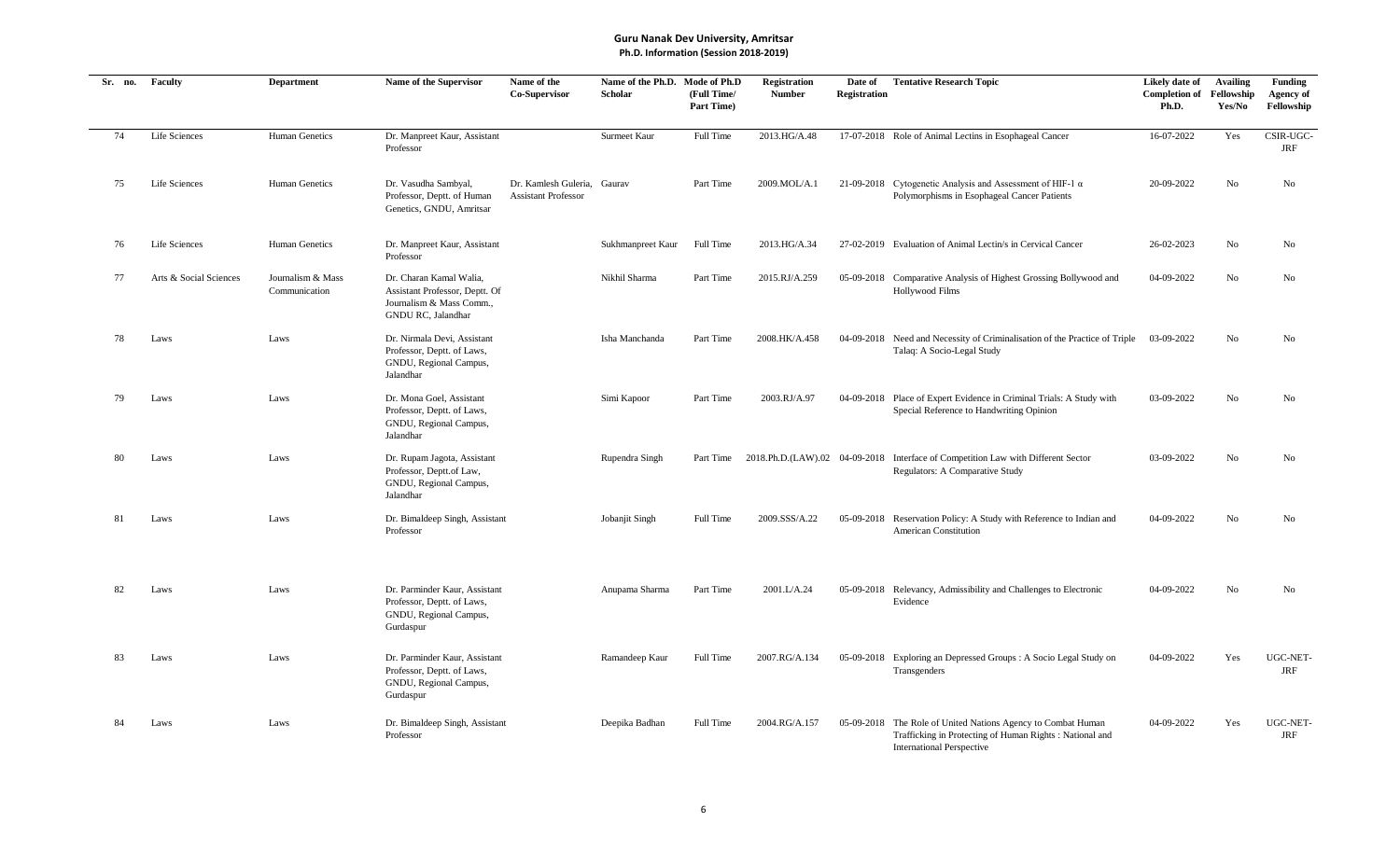| Sr. no. | Faculty                  | <b>Department</b>        | Name of the Supervisor                                                                            | Name of the<br>Co-Supervisor                                                                                                                    | Name of the Ph.D.<br>Scholar | Mode of Ph.D<br>(Full Time/<br><b>Part Time)</b> | <b>Registration</b><br><b>Number</b> | Date of<br><b>Registration</b> | <b>Tentative Research Topic</b>                                                                                                                                   | Likely date of<br><b>Completion of</b><br>Ph.D. | <b>Availing</b><br>Fellowship<br>Yes/No | <b>Funding</b><br>Agency of<br>Fellowship |
|---------|--------------------------|--------------------------|---------------------------------------------------------------------------------------------------|-------------------------------------------------------------------------------------------------------------------------------------------------|------------------------------|--------------------------------------------------|--------------------------------------|--------------------------------|-------------------------------------------------------------------------------------------------------------------------------------------------------------------|-------------------------------------------------|-----------------------------------------|-------------------------------------------|
| 85      | Laws                     | Laws                     | Dr. Pawan Kumar, Professor,<br>Deptt. of Laws, GNDU<br>Regional Campus, Gurdaspur                 |                                                                                                                                                 | Vandana Sharma               | Full Time                                        | 2011.RG/A.29                         |                                | 05-09-2018 Right to Privacy and Procuring Biometrical Data and Its<br>Preservation: An Analysis with Special Reference to Aadhaar<br>Card Scheme                  | 04-09-2022                                      | No                                      | No                                        |
| 86      | Laws                     | Laws                     | Dr. Kuljit Kaur, Professor                                                                        |                                                                                                                                                 | Ranjana Sharma               | Full Time                                        | 2009.DA/A.1188                       |                                | 05-09-2018 International Committee of Red Cross (ICRC) As a Guardian<br>of Humanitarian Law for Protection of Displaced Persons                                   | 04-09-2022                                      | No                                      | No                                        |
| 87      | Laws                     | Laws                     | Dr. Amandeep Kaur, Assistant<br>Professor, Deptt. of Laws,<br>GNDU, Regional Campus,<br>Gurdaspur |                                                                                                                                                 | Mandeep Kaur                 | Part Time                                        | 2003.MSG/A.45                        |                                | 05-09-2018 Impact of Internet on Children and Adolescents Psychiatry in<br>India - An Appraisal with Special Reference to Child<br>Pornography                    | 04-09-2022                                      | No                                      | No                                        |
| 88      | Laws                     | Laws                     | Dr. Bimaldeep Singh, Assistant<br>Professor                                                       |                                                                                                                                                 | Vivek Kumar                  |                                                  |                                      |                                | Part Time 2018.Ph.D.(LAW).01 07-09-2018 Cyber Security and Related Laws: Challenges and Need of<br>Reforms                                                        | 06-09-2022                                      | No                                      | No                                        |
| 89      | Laws                     | Laws                     | Dr. Nirmala Devi, Assistant<br>Professor, Deptt. Of Law,<br>GNDU Regional Campus,<br>Jalandhar    |                                                                                                                                                 | Supreet Kaur                 |                                                  |                                      |                                | Part Time 2019.Ph.D.(LAW).01 27-02-2019 Changing Paradigm of Marriage in India: A Socio-Legal Study                                                               | 26-02-2023                                      | No                                      | No                                        |
| 90      | Laws                     | Laws                     | Dr. Amandeep Kaur, Assistant<br>Professor, Deptt. Of Law,<br>GNDU Regional Campus,<br>Gurdaspur   |                                                                                                                                                 | Harsimranvir Kaur            | Part Time                                        | 2009.RG/A.178                        |                                | 27-02-2019 A Critical Study of Labour Laws: With special reference to<br>Maternity Benefits Amendment Act, 2017                                                   | 26-02-2023                                      | No                                      | No                                        |
| 91      | Laws                     | Laws                     | Dr. Kuljit Kaur, Professor                                                                        |                                                                                                                                                 | Ashok Kumar                  | Full Time                                        | 2009.J/A.65                          |                                | 28-02-2019 International Law relating to Espionage: A Study with<br>reference to Indian Agencies                                                                  | 27-02-2023                                      | Yes                                     | UGC-NET<br>(JRF)                          |
| 92      | Life Sciences            | Microbiology             | Dr. Bhupinder Singh Chadha,<br>Professor                                                          |                                                                                                                                                 | Rashi Goyal                  | Full Time                                        | 2013.DA/A.1619                       |                                | 05-09-2018 Bioprospecting Thermophilic Fungi as a Source of Novel<br>Enzymes for Pre-treatment and Efficient Hydrolysis of<br>Lignocellulosics                    | 04-09-2022                                      | No                                      | No                                        |
| 93      | Life Sciences            | Microbiology             | Dr. Bhupinder Singh Chadha,<br>Professor                                                          |                                                                                                                                                 | Gaurav Sharma                | Full Time                                        | 2016.MIC/A.21                        |                                | 05-09-2018 Developing Efficient Enzymes Cocktails for Enhanced<br>Production of Ethanol and Bio-CNG from Lignocellulosics                                         | 04-09-2022                                      | Yes                                     | <b>ICAR-NET</b>                           |
| 94      | Life Sciences            | Microbiology             | Dr. Rajesh Kumari, Associate<br>Professor                                                         |                                                                                                                                                 | Jaya Verma                   | Full Time                                        |                                      |                                | 2018.Ph.D.(MIC).02 05-09-2018 Purification and Characterization of Antimicrobial Compounds<br>from Streptemyces sp. against Drug Resistant Pathogenic<br>Bacteria | 04-09-2022                                      | Yes                                     | <b>ICAR-NET</b>                           |
| 95      | Life Sciences            | Microbiology             | Dr. Harvinder Singh Saini,<br>Professor                                                           | Dr. Suchi Srivastava,<br>Senior Scientist, Plant<br>Microbial Interaction<br>Div., CSIR-National<br><b>Botanical Res.</b><br>Institute, Lucknow | Saloni Rishi                 | Full Time                                        |                                      |                                | 2019.Ph.D.(MIC).01 27-02-2019 Bioremediation as a Prospective Technology to remove<br>Cyanide from Coke Oven Plant Effluent of a Steel Industry                   | 26-02-2023                                      | Yes                                     | Yes                                       |
| 96      | Life Sciences            | Mol. Bio. & Biochemistry | Dr. Gagandeep Kaur Gahley,<br><b>Assistant Professor</b>                                          |                                                                                                                                                 | Neha Rajput                  |                                                  |                                      |                                | Full Time 2018.Ph.D.(MOL).01 04-09-2018 Investigation of Gene Polymorphisms in Egg Proteins in<br>Patients with Fertilization Anomalies                           | 03-09-2022                                      | Yes                                     | <b>CSIR-NET-</b><br>JRF                   |
| 97      | Visual & Performing Arts | Music                    | Dr. Tejinder Gulati, Assistant<br>Professor                                                       |                                                                                                                                                 | Amritpreet Kaur              | Full Time                                        | 2015.MU/A.3                          |                                | 27-03-2019 ਉੱਤਰ ਭਾਰਤੀ ਸੰਗੀਤ ਦੇ ਰਾਗਾਂ ਵਿੱਚ ਦੋਨੋਂ ਮਧਿਅਮ ਅਤੇ ਉਸ<br>ਦੀਆਂ ਸੂਰ ਸੰਗਤੀਆਂ ਦੀ ਭੂਮਿਕਾ                                                                        | 26-03-2023                                      | Yes                                     | MANF                                      |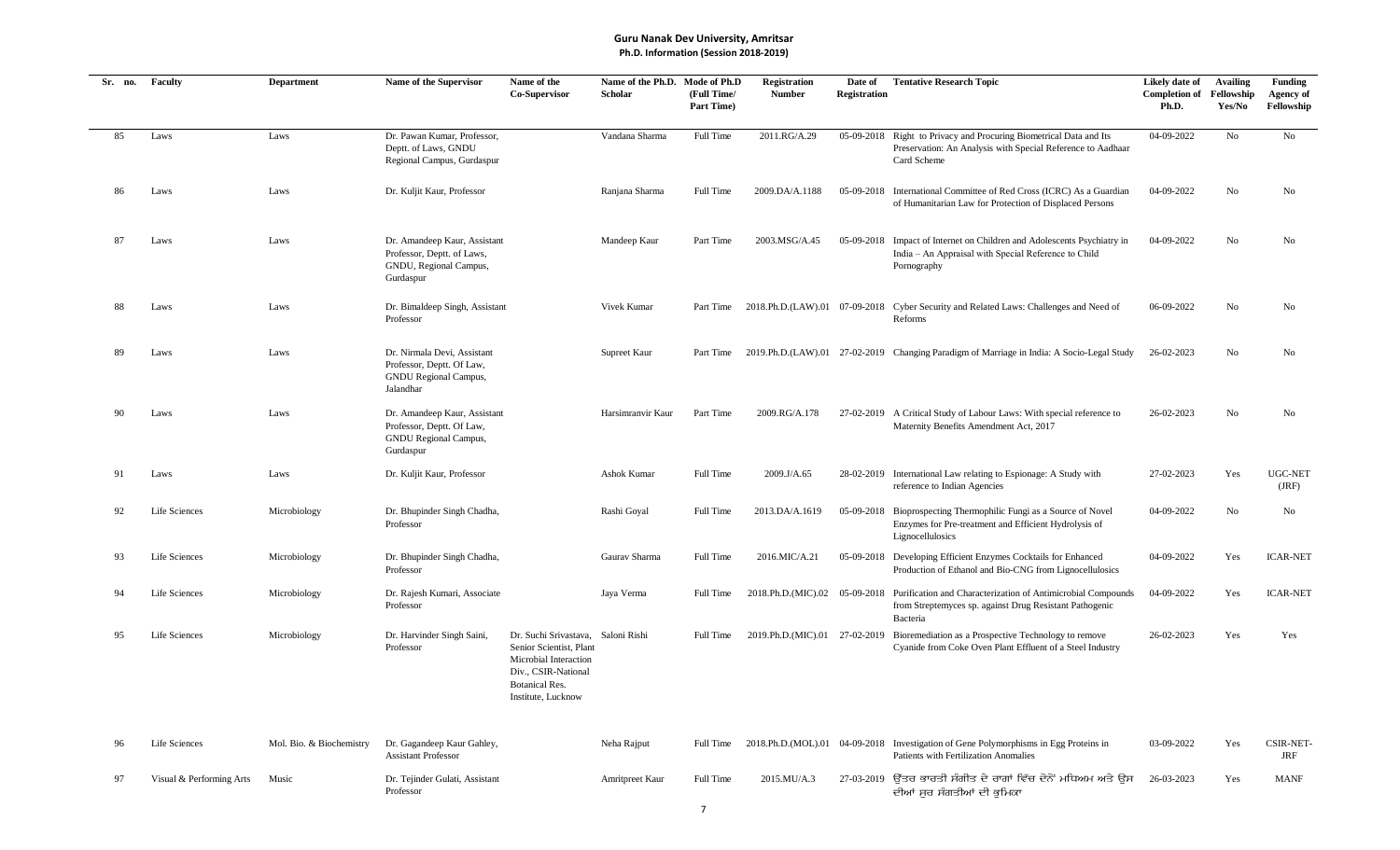| Sr. no. | Faculty                            | <b>Department</b>                                          | <b>Name of the Supervisor</b>               | Name of the<br><b>Co-Supervisor</b>                                                 | Name of the Ph.D.<br><b>Scholar</b> | Mode of Ph.D<br>(Full Time/<br>Part Time) | <b>Registration</b><br><b>Number</b> | Date of<br><b>Registration</b> | <b>Tentative Research Topic</b>                                                                                                                                      | Likely date of<br><b>Completion of</b><br>Ph.D. | <b>Availing</b><br>Fellowship<br>Yes/No | <b>Funding</b><br><b>Agency of</b><br>Fellowship |
|---------|------------------------------------|------------------------------------------------------------|---------------------------------------------|-------------------------------------------------------------------------------------|-------------------------------------|-------------------------------------------|--------------------------------------|--------------------------------|----------------------------------------------------------------------------------------------------------------------------------------------------------------------|-------------------------------------------------|-----------------------------------------|--------------------------------------------------|
| 98      | Visual & Performing Arts           | Music                                                      | Dr. Gurpreet Kaur, Professor                |                                                                                     | Amandeep Kaur                       | Full Time                                 | 2010.GWN/A.93                        |                                | 02-05-2019 ਪੰਜਾਬ ਦੀ ਨਸ਼ਾ ਛਡਾਓ ਮੁਹਿੰਮ ਵਿੱਚ ਸੰਗੀਤ ਚਿਕਿਤਸਾ ਦੀ<br>ਭਮਿਕਾ- ਪਯੋਗਾਤਮਕ ਅਧਿਐਨ                                                                                  | 01-05-2023                                      | Yes                                     | National<br>Fellowship                           |
| 99      | Visual & Performing Arts           | Music                                                      | Dr. Gurpreet Kaur, Professor                |                                                                                     | Ramandeep Kaur                      | Full Time                                 | 2010.KW/A.221                        |                                | 02-05-2019 ਕੈਨੇਡਾ ਵਿੱਚ ਗੁਰਮਤਿ ਸੰਗੀਤ ਦੀ ਸਥਿਤੀ ਅਤੇ<br>ਸੰਭਾਵਨਾਵਾਂ : ਸਰਵੇਖਣ ਅਤੇ ਵਿਸ਼ਲੇਸ਼ਣ                                                                                | 01-05-2023                                      | Yes                                     | <b>MANF</b>                                      |
| 100     | Sports Med. &<br>Physiotherapy     | MYAS-GNDU Deptt.of<br>Sports Sciences & Medicine Professor | Dr. Shenoy Shweta Dev Raj,                  |                                                                                     | Kum Prachi<br>Khandekar             | Full Time                                 | 2014.SMP/A.55                        |                                | 04-09-2018 Whole Body Fatigue and its Effect on Mental Ability in Sports                                                                                             | 03-09-2022                                      | No                                      | No                                               |
| 101     | Sports Medicine &<br>Physiotherapy | MYAS-GNDU Deptt.of<br>Sports Sciences & Medicine Professor | Dr. Shenoy Shweta Dev Raj,                  |                                                                                     | Abhinav Sathe                       | Full Time                                 | 2014.SMP/A.59                        |                                | 27-02-2019 Assessment of Brain Oxygenation During Fitness Testing in<br><b>Sports Players</b>                                                                        | 26-02-2023                                      | Yes                                     | <b>IISR</b>                                      |
| 102     | Sports Medicine &<br>Physiotherapy | MYAS-GNDU Deptt.of<br>Sports Sciences & Medicine Professor | Dr. Shenoy Shweta Dev Raj,                  |                                                                                     | Srinivasa Rao<br>Pachava            | Part Time                                 | 2012.SMP/A.74                        |                                | 27-02-2019 Comparison of Cold-Water Immersion with other Recovery<br>Strategies on Performance and Recovery Markers in Athletes                                      | 26-02-2023                                      | No                                      | No                                               |
| 103     | Life Sciences                      | <b>Pharmaceutical Sciences</b>                             | Dr. Subheet Kumar Jain,<br>Professor        |                                                                                     | Shubham Thakur                      | Full Time                                 | 2012.BP/A.16                         |                                | 04-09-2018 Development & Characterization of Nanocarrier based<br>Formulations for Safe and Effective Delivery of Anti-Cancer<br>Agent                               | 03-09-2022                                      | No                                      | No                                               |
| 104     | Life Sciences                      | <b>Pharmaceutical Sciences</b>                             | Dr. Subheet Kumar Jain,<br>Professor        |                                                                                     | Manjot Kaur                         | Full Time                                 | 2015.BP/A.7                          |                                | 05-09-2018 Development, Characterization and Evaluation of Carrier<br>Based Formulations of Antifungal Drug                                                          | 04-09-2022                                      | No                                      | No                                               |
| 105     | Life Sciences                      | <b>Pharmaceutical Sciences</b>                             | Dr. Preet Mohinder Singh<br>Bedi, Professor | Dr. Renu Chadha,<br>Professor, Uni. Insti.<br>Of Pharm. Science,<br>P.U. Chandigarh | <b>Atamjit Singh</b>                | Full Time                                 | 2018.Ph.D.(BP).01                    |                                | 05-09-2018 Development of Potent Healing Agent for Skin Diseases and<br>Disorders along with Establishment of Biochemical as well as<br><b>Bioanalytical Aspects</b> | 04-09-2022                                      | No                                      | No                                               |
| 106     | Life Sciences                      | <b>Pharmaceutical Sciences</b>                             | Dr. Neena Bedi, Assistant<br>Professor      |                                                                                     | Kirandeep Kaur                      | <b>Full Time</b>                          | 2018.Ph.D.(BP).02                    |                                | 05-09-2018 Design and Characterization of Nitrofurazone Loaded<br>Nanoformulation of Phytoconstituents for Burn Wound Healing                                        | 04-09-2022                                      | No                                      | N <sub>o</sub>                                   |
| 107     | Life Sciences                      | <b>Pharmaceutical Sciences</b>                             | Dr. Rajbir Bhatti, Assistant<br>Professor   |                                                                                     | Lovedeep Singh                      | <b>Full Time</b>                          | 2018.Ph.D.(BP).03                    |                                | 05-09-2018 Pre-clinical Investigation on Selected Naturally Occurring<br>Agents for their Potential in Mitigating Experimentally Induced<br>Fibromyalgia             | 04-09-2022                                      | No                                      | N <sub>0</sub>                                   |
| 108     | Life Sciences                      | <b>Pharmaceutical Sciences</b>                             | Dr. Neena Bedi, Assistant<br>Professor      |                                                                                     | Gurdeep Singh                       | Full Time                                 | 2010.BP/A.16                         |                                | 05-09-2018 Lipid Nano-Carrier based Formulations of a Suitable<br>Anticancer Drug for Enhancement of Solubility and<br>Bioavailability                               | 04-09-2022                                      | No                                      | No                                               |
| 109     | Life Sciences                      | <b>Pharmaceutical Sciences</b>                             | Dr. Subheet Kumar Jain,<br>Professor        |                                                                                     | Navidreza                           | <b>Full Time</b>                          | 2019.Ph.D.(BP).01                    |                                | 01-03-2019 Use of Spray Drying Technology for Development of Carrier<br>based Formulation                                                                            | 28-02-2023                                      | No                                      | No                                               |
| 110     | <b>Physical Education</b>          | Physical Education                                         | Dr. Amandeep Singh, Assistant<br>Professor  |                                                                                     | Neeru Manhas                        | Full Time                                 |                                      |                                | 2019.Ph.D.(PHE).01 05-03-2019 Anthropometric Profile, Health and Skill Related Fitness<br>Components of Inter University Level Female Cricketers                     | 04-03-2023                                      | N <sub>o</sub>                          | No.                                              |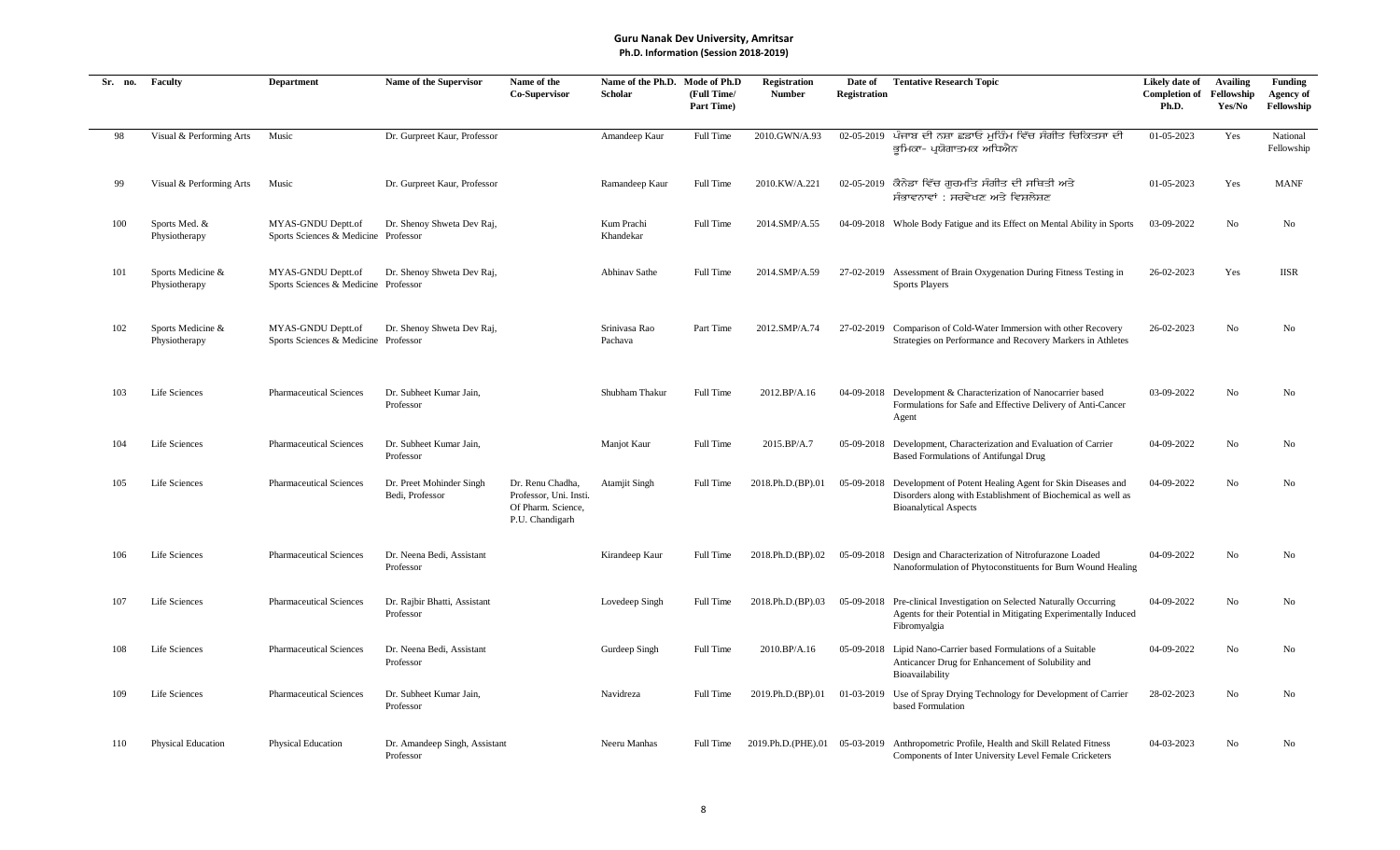| Sr. no. | Faculty                | <b>Department</b>        | Name of the Supervisor                      | Name of the<br>Co-Supervisor                       | Name of the Ph.D. Mode of Ph.D<br>Scholar | (Full Time/<br>Part Time) | <b>Registration</b><br><b>Number</b> | Date of<br><b>Registration</b> | <b>Tentative Research Topic</b>                                                                                                                                   | Likely date of<br><b>Completion of</b><br>Ph.D. | <b>Availing</b><br>Fellowship<br>Yes/No | <b>Funding</b><br><b>Agency of</b><br>Fellowship |
|---------|------------------------|--------------------------|---------------------------------------------|----------------------------------------------------|-------------------------------------------|---------------------------|--------------------------------------|--------------------------------|-------------------------------------------------------------------------------------------------------------------------------------------------------------------|-------------------------------------------------|-----------------------------------------|--------------------------------------------------|
| 111     | Physical Education     | Physical Education       | Dr. Amandeep Singh, Assistant<br>Professor  |                                                    | Pargat Singh                              | Full Time                 | 2014.PHE/A.20                        |                                | 05-03-2019 Relationship of Respiratory Indices and Physical Fitness<br>Components with the Playing Ability of Football Players                                    | 04-03-2023                                      | No                                      | No                                               |
| 112     | Physical Education     | Physical Education       | Dr. Amandeep Singh, Assistant<br>Professor  |                                                    | Sweety Bala                               | Part Time                 | 2001.S/A.91                          |                                | 08-03-2019 Predicting the Physical Performances for Collegiate Girls by<br>Framing its Norms Among the Selected Colleges of Guru<br>Nanak Dev University Amritsar | 07-03-2023                                      | No                                      | No                                               |
| 113     | Sciences               | Physics                  | Dr. Harjeet Kaur, Assistant<br>Professor    |                                                    | Deepika Pathak                            | Full Time                 |                                      |                                | 2018.Ph.D.(PHY).03 31-08-2018 Semiclassics of Bose-Einstein Condensation in a Trap                                                                                | 30-08-2022                                      | No                                      | No                                               |
| 114     | Sciences               | Physics                  | Dr. Naresh Pal Singh Saini,<br>Professor    |                                                    | Manveet Kaur                              | Full Time                 | 2007.HJ/A.455                        |                                | 31-08-2018 Nonlinear Coherent Structures in Multicomponent Plasmas                                                                                                | 30-08-2022                                      | No                                      | No                                               |
| 115     | Sciences               | Physics                  | Dr. Sandeep Sharma, Assistant<br>Professor  |                                                    | Sukhwinder Singh                          | Full Time                 | 2006.GK/A.131                        |                                | 31-08-2018 Sensing Applications of 2-D Transition Metal Di-<br>chalcogenides Nanostructures                                                                       | 30-08-2022                                      | No                                      | No                                               |
| 116     | Sciences               | Physics                  | Dr. B.S. Bajwa, Professor                   | Dr. Inderpreet Kaur,<br><b>Assistant Professor</b> | <b>Satvir Singh</b>                       | Full Time                 | 2011.PHY/A.48                        |                                | 31-08-2018 High Prevalence of Uranium in Groundwater of SW-Punjab:<br>Source Determination, Distribution and Remediation Studies                                  | 30-08-2022                                      | $\rm No$                                | No                                               |
| 117     | Sciences               | Physics                  | Dr. Lakhwant Singh, Professor               |                                                    | Surinder Singh                            | Full Time                 | 2018.Ph.D.(PHY).01                   |                                | 04-09-2018 Synthesis and Characterizations on Various Ion Doped                                                                                                   | 03-09-2022                                      | No                                      | No                                               |
| 118     | Sciences               | Physics                  | Dr. Davinder Paul Singh,<br>Professor       |                                                    | Surbhi Chalotra                           | Full Time                 | 2018.Ph.D.(PHY).02 04-09-2018        |                                | Ferroelectric Ceramics<br>Synthesis and Characterization of Transition Metal and Rare<br>Earth Doped and Co-Doped Semiconducting Materials                        | 03-09-2022                                      | No                                      | No                                               |
| 119     | Sciences               | Physics                  | Dr. Atul Khanna, Professor                  |                                                    | Navjot Kaur                               | Full Time                 | 2011.SW/A.809                        |                                | 04-09-2018 Synthesis and Characterization of Oxide and Oxy-halide<br>Glasses for Energy Storage Applications                                                      | 03-09-2022                                      | No                                      | No                                               |
| 120     | Sciences               | Physics                  | Dr. Anupinder Singh, Assistant<br>Professor |                                                    | Shubhpreet Kaur                           | Full Time                 | 2011.DWB/A.256                       |                                | 04-09-2018 Multicaloric Effects in Ceramics                                                                                                                       | 03-09-2022                                      | Yes                                     | UGC-DAE-<br><b>CSR</b>                           |
| 121     | Sciences               | Physics                  | Dr. Bindiya Arora, Assistant<br>Professor   |                                                    | <b>Gurpreet Singh</b>                     | Part Time                 | 2004.SK/A.648                        |                                | 07-09-2018 Preparation and Characterization of Materials for Efficient Dye<br><b>Sensitized Solar Cells</b>                                                       | 06-09-2022                                      | No                                      | No                                               |
| 122     | Sciences               | Physics                  | Dr. NPS. Saini, Professor                   |                                                    | Sunidhi                                   | Full Time                 | 2012.PHY/A.8                         |                                | 27-02-2019 Nonlinear Electromagnetic Waves in Multi-component<br>Plasmas                                                                                          | 26-02-2023                                      | No                                      | No                                               |
| 123     | Sciences               | Physics                  | Dr. Anupinder Singh, Assistant<br>Professor |                                                    | Mehak Arora                               | Full Time                 | 2013.SW/A.796                        |                                | 27-02-2019 Magnetoelectric Multiferroic Solid Solution and Composites                                                                                             | 26-02-2023                                      | No                                      | No                                               |
| 124     | Sciences               | Physics                  | Dr. Aman Mahajan, Assistant<br>Professor    |                                                    | Navjyoti                                  | Full Time                 | 2012.GV/A.617                        |                                | 27-02-2019 Rare Earth Ion Doped Luminescent Materials for Energy<br><b>Conversion Applications</b>                                                                | 26-02-2023                                      | Yes                                     | <b>DST-SERB</b>                                  |
| 125     | Sciences               | Physics                  | Dr. Aman Mahajan, Assistant<br>Professor    |                                                    | Sahil Gasso                               | Full Time                 | 2019.Ph.D.(PHY).01                   | 08-03-2019                     | Development of Highly Stable and Efficient Perovskite Solar<br>Cells                                                                                              | 07-03-2023                                      | No                                      | No                                               |
| 126     | Arts & Social Sciences | <b>Political Science</b> | Dr. Jagrup Singh Sekhon,<br>Professor       |                                                    | Hardev Singh                              | Full Time                 | 2003.SA/A.123                        |                                | 27-02-2019 Border Area Development Programme: A Study of Punjab                                                                                                   | 26-02-2023                                      | No                                      | No                                               |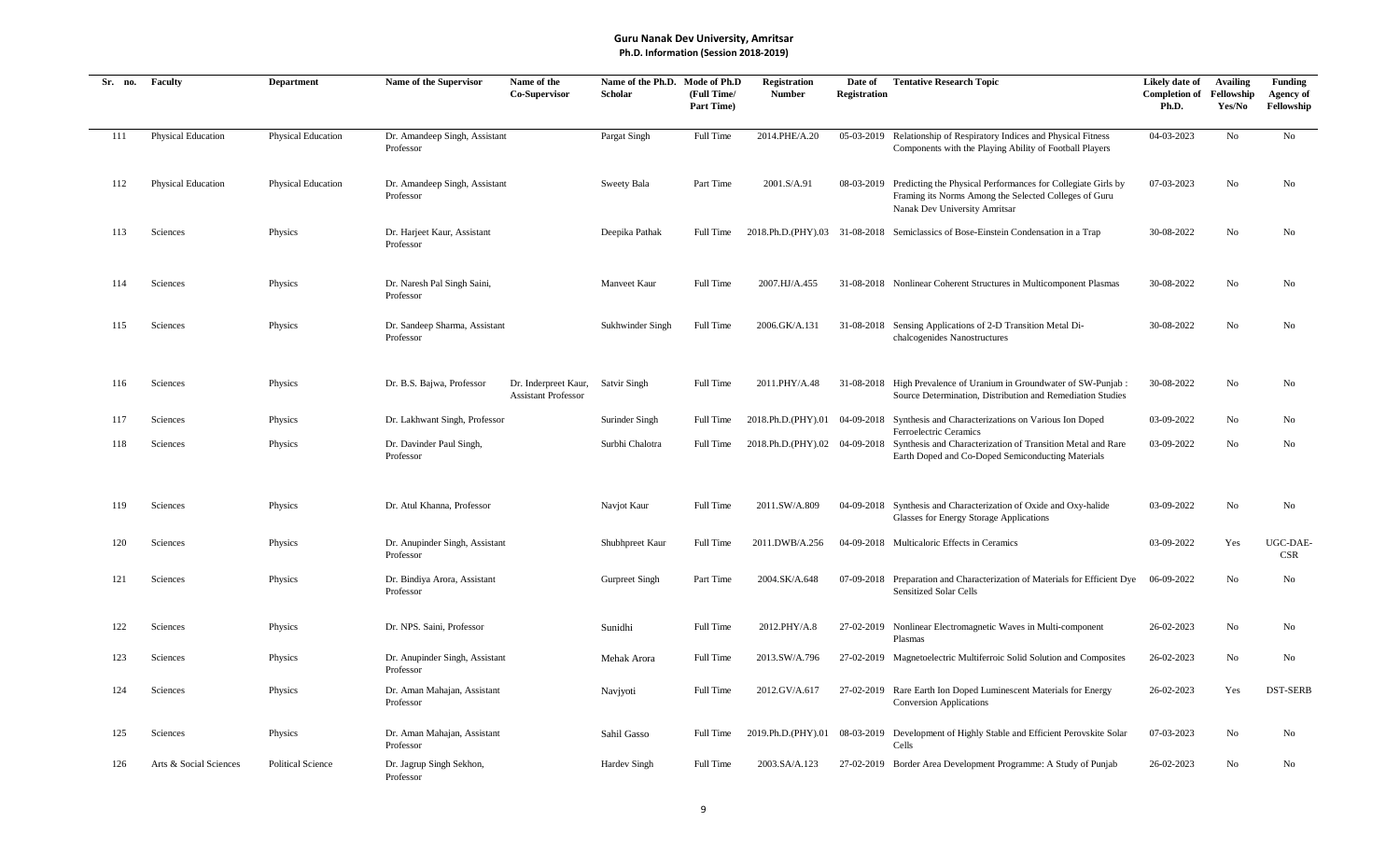| Sr. no. | Faculty                | <b>Department</b>         | Name of the Supervisor                                                                                       | Name of the<br>Co-Supervisor | Name of the Ph.D. Mode of Ph.D<br>Scholar | (Full Time/<br>Part Time) | <b>Registration</b><br><b>Number</b> | Date of<br><b>Registration</b> | <b>Tentative Research Topic</b>                                                                                                                                                          | Likely date of<br><b>Completion of</b><br>Ph.D. | <b>Availing</b><br>Fellowship<br>Yes/No | Funding<br>Agency of<br>Fellowship |
|---------|------------------------|---------------------------|--------------------------------------------------------------------------------------------------------------|------------------------------|-------------------------------------------|---------------------------|--------------------------------------|--------------------------------|------------------------------------------------------------------------------------------------------------------------------------------------------------------------------------------|-------------------------------------------------|-----------------------------------------|------------------------------------|
| 127     | Arts & Social Sciences | <b>Political Science</b>  | Dr. Jagrup Singh Sekhon,<br>Professor                                                                        |                              | Minal Puri                                | Full Time                 | 2006.DW/A.561                        |                                | 05-09-2018 Electoral Process of 2012 and 2017 Assembly Elections in<br>Punjab: A Study                                                                                                   | 04-09-2022                                      | No                                      | No                                 |
| 128     | Arts & Social Sciences | <b>Political Science</b>  | Dr. Jagrup Singh Sekhon,<br>Professor                                                                        |                              | Vijay Kumar                               | Full Time                 | 2012.GV/A.536                        |                                | 05-09-2018 Political Mobilization of Agricultural Labour in Punjab                                                                                                                       | 04-09-2022                                      | No                                      | No                                 |
| 129     | Arts & Social Sciences | <b>Political Science</b>  | Dr. Rajesh Kumar, Associate<br>Professor, School of Social<br>Sciences                                       |                              | Raj Kumar Yadav                           | Part Time                 | 2019.Ph.D.(POL).01                   |                                | 08-03-2019 India-Pakistan Relations (1998-2018): A Study of Changing<br>Nuclear Doctrine                                                                                                 | 07-03-2023                                      | No                                      | No                                 |
| 130     | Arts & Social Sciences | Psychology                | Dr. Suninder Tung, Professor                                                                                 |                              | Pratibha Khutan                           | Full Time                 | 2010.HJ/A.433                        |                                | 04-09-2018 Understanding the Dynamics of Body Image Satisfaction in<br>Adolescents: Role of Psychosocial Factors                                                                         | 03-09-2022                                      | Yes                                     | UGC-JRF                            |
| 131     | Arts & Social Sciences | Psychology                | Dr. Sunita Gupta, Professor                                                                                  |                              | Amandeep Kaur<br>Bhullar                  | Part Time                 | 99.SW/A.727                          |                                | 21-09-2018 Role of Protective Factors in Drug Addiction                                                                                                                                  | 20-09-2022                                      | No                                      | No                                 |
| 132     | Arts & Social Sciences | Psychology                | Dr. Davinder Singh, Associate<br>Professor                                                                   |                              | Yashpal Singh                             | Full Time                 | 2019.Ph.D.(PSY).01                   |                                | 01-03-2019 The Effect of Emotional Intelligence and Self-Esteem on<br>Psychological Wellbeing of Adolescent School Students                                                              | 28-02-2023                                      | Yes                                     | <b>ICMR-JRF</b>                    |
| 133     | Languages              | Punjabi                   | Dr. Raminder Kaur, Professor                                                                                 |                              | Prabjit Singh                             | Full Time                 | 2009.PBI/A.9                         |                                | 31-08-2018 ਇੱਕੀਵੀਂ ਸਦੀ ਦੇ ਪਹਿਲੇ ਦੋ ਦਹਾਕਿਆਂ ਦੀ ਪੰਜਾਬੀ ਕਹਾਣੀ :<br>ਕਿਸਾਨੀ ਜੀਵਨ (ਜਸਵੀਰ ਸਿੰਘ ਰਾਣਾ, ਜਤਿੰਦਰ ਹਾਂਸ,<br>ਸਖਵੰਤ ਕੌਰ ਮਾਨ ਅਤੇ ਭੋਲਾ ਸਿੰਘ ਸੰਘੇੜਾ ਦੇ ਵਿਸ਼ੇਸ਼ ਸੰਦਰਭ<br>ਵਿਚ)                | 30-08-2022                                      | No                                      | N <sub>o</sub>                     |
| 134     | Languages              | Punjabi                   | Dr. Raminder Kaur, Professor                                                                                 |                              | Sharandeep Kaur                           | Full Time                 | 2010.SW/A.154                        |                                | 04-09-2018 ਚੌਥੇ ਪੜਾਅ ਦੀਆਂ ਇਸਤਰੀ ਕਹਾਣੀਕਾਰਾਂ ਦੀ ਕਹਾਣੀ-ਰਚਨਾ<br>: ਨਾਰੀ ਸੰਵੇਦਨਾ (ਨਿਰਮਲ ਜਸਵਾਲ, ਸੁਰਿੰਦਰ ਨੀਰ,<br>ਵਿਸ਼ਵਜਯੋਤੀ ਧੀਰ, ਤਿਪਤਾ ਕੇ. ਸਿੰਘ, ਅੰਮਿਤਪਾਲ ਕੌਰ<br>ਦਆਰਾ ਰਚਿਤ ਕਹਾਣੀਆਂ ਦੇ ਸੰਦਰਭ ਵਿਚ) | 03-09-2022                                      | Yes                                     | <b>MANF</b>                        |
| 135     | Languages              | Punjabi                   | Dr. Raminder Kaur, Professor                                                                                 |                              | Mandeep Kaur                              | Full Time                 | 2010.SW/A.97                         |                                | 04-09-2018 ਸਵੈ-ਜੀਵਨੀ : ਨਿੱਜਤਵ, ਸਮਾਜ ਸਭਿਆਚਾਰ ਅਤੇ ਵਾਰਤਕ<br>ਸ਼ੈਲੀ ਬਲਵੰਤ ਗਾਰਗੀ ਰਚਿਤ 'ਨੰਗੀ ਧੁੱਪ' ਅੰਮ੍ਰਿਤਾ ਪ੍ਰੀਤਮ<br>ਰਚਿਤ 'ਰਸੀਦੀ ਟਿਕਟ' (ਤਲਨਾਤਮਕ ਅਧਿਐਨ)                                         | 03-09-2022                                      | Yes                                     | UGC-NET-<br>JRF                    |
| 136     | Languages              | School of Punjabi Studies | Dr. Raminder Kaur, Professor                                                                                 |                              | Manpreet Singh                            | Full Time                 | 2011.PBI/A.17                        |                                | 27-02-2019 ਆਧਨਿਕ ਪੰਜਾਬੀ ਕਹਾਣੀ : ਸਹਜ ਸ਼ਾਸਤਰੀ ਅਧਿਐਨ<br>(ਨਾਨਕ ਸਿੰਘ, ਕਲਵੰਤ ਸਿੰਘ ਵਿਰਕ, ਪੇਮ ਪਕਾਸ਼ ਅਤੇ<br>ਸਖਜੀਤ ਦੇ ਵਿਸ਼ੇਸ਼ ਸੰਦਰਭ ਵਿੱਚ)                                                          | 26-02-2023                                      | Yes                                     | <b>UGC-NET</b><br>(JRF)            |
| 137     | Languages              | School of Punjabi Studies | Dr. Megha Salwan, Assistant<br>Professor                                                                     |                              | Harwinder Singh                           | Part Time                 | 2011.GGS/A.226                       |                                | 27-02-2019 ਬਲਦੇਵ ਸਿੰਘ ਰਚਿਤ ਨਾਵਲ : ਸਮਾਜ ਸਭਿਆਚਾਰਕ<br>ਅਧਿਐਨ                                                                                                                                 | 26-02-2023                                      | No                                      | No                                 |
| 138     | Languages              | School of Punjabi Studies | Dr. Megha Salwan, Assistant<br>Professor                                                                     |                              | Navdeep Kaur                              | Part Time                 | 2011.SW/A.380                        | 27-02-2019                     | ਪੰਜਾਬੀ ਕਹਾਣੀ : ਮਨੋਵਿਸ਼ਲੇਸ਼ਣਾਤਮਕ ਅਧਿਐਨ (ਜਿੰਦਰ,<br>ਸੁਖਜੀਤ, ਜਸਵੀਰ ਰਾਣਾ ਦੇ ਸੰਦਰਭ ਵਿੱਚ)                                                                                                       | 26-02-2023                                      | No                                      | No                                 |
| 139     | Languages              | School of Punjabi Studies | Dr. Satpreet Singh Jassal,<br>Assistant Professor, Deptt. Of<br>Punjabi, GNDU, Regional<br>Campus, Jalandhar |                              | Gagandeep Singh                           | Part Time                 | 2009.DB/A.98                         | 28-02-2019                     | ਪੰਜਾਬੀ ਨਾਟਕ : ਰਚਨਾ ਦ੍ਰਿਸ਼ਟੀ (ਬਲਵੰਤ ਗਾਰਗੀ, ਸੂਰਜੀਤ<br>ਸਿੰਘ ਸੇਠੀ, ਆਤਮਜੀਤ ਅਤੇ ਸਵਰਾਜਬੀਰ ਦੇ ਨਾਟਕਾਂ ਦੇ<br>ਸੰਦਰਭ ਵਿੱਚ)                                                                           | 27-02-2023                                      | No                                      | No                                 |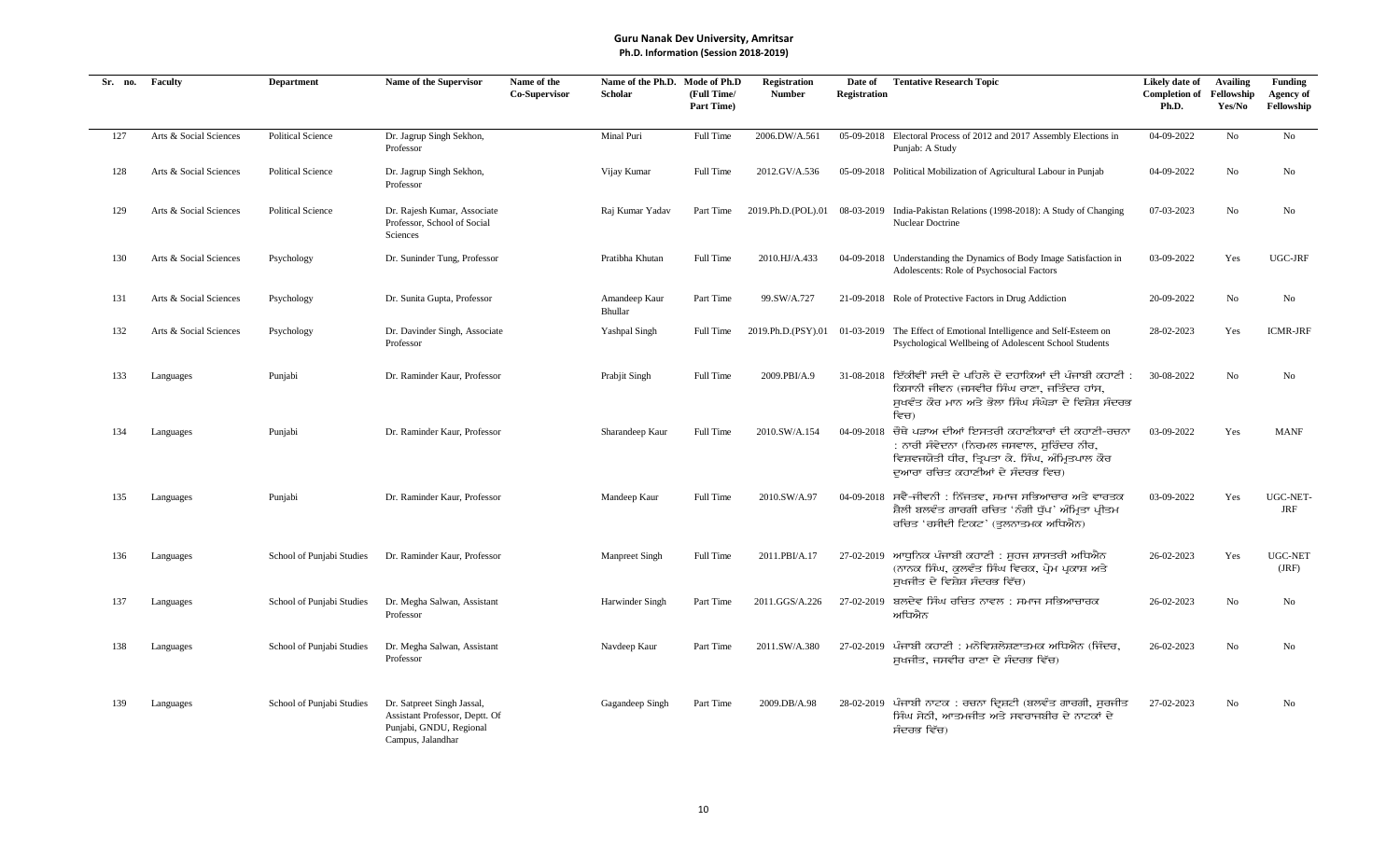| Sr. no. | Faculty                | <b>Department</b>                 | Name of the Supervisor                                                                                           | Name of the<br><b>Co-Supervisor</b> | Name of the Ph.D. Mode of Ph.D<br>Scholar | (Full Time/<br>Part Time) | <b>Registration</b><br><b>Number</b> | Date of<br><b>Registration</b> | <b>Tentative Research Topic</b>                                                                                                                                 | Likely date of<br><b>Completion of</b><br>Ph.D. | <b>Availing</b><br>Fellowship<br>Yes/No | <b>Funding</b><br><b>Agency of</b><br>Fellowship |
|---------|------------------------|-----------------------------------|------------------------------------------------------------------------------------------------------------------|-------------------------------------|-------------------------------------------|---------------------------|--------------------------------------|--------------------------------|-----------------------------------------------------------------------------------------------------------------------------------------------------------------|-------------------------------------------------|-----------------------------------------|--------------------------------------------------|
| 140     | Languages              | School of Punjabi Studies         | Dr. Satpreet Singh Jassal,<br>Assistant Professor, Deptt. Of<br>Punjabi, GNDU, Regional<br>Campus, Jalandhar     |                                     | Sandeep Singh                             | Full Time                 | 2009.K/A.164                         |                                | 05-03-2019 ਭਾਈ ਗਰਦਾਸ ਜੀ ਦੀਆਂ ਵਾਰਾਂ ਵਿਚ ਪਤੀਕ ਵਿਧਾਨ :<br>ਦਾਰਸ਼ਨਿਕ ਪਰਿਪੇਖ                                                                                          | 04-03-2023                                      | Yes                                     | <b>UGC-NET</b><br>(JRF)                          |
| 141     | Languages              | School of Punjabi Studies         | Dr. Satpreet Singh Jassal,<br>Assistant Professor, Deptt. Of<br>Punjabi, GNDU, Regional<br>Campus, Jalandhar     |                                     | Sandeep Kaur                              | Full Time                 | 2007.GSW/D.64                        |                                | 07-03-2019 ਸਮਕਾਲੀ ਪੰਜਾਬੀ ਕਹਾਣੀ : ਦਲਿਤ ਚੇਤਨਾ<br>(ਭਗਵੰਤ ਰਸਲਪਰੀ, ਸਰਪ ਸਿਆਲਵੀ, ਮੋਹਨ ਲਾਲ<br>ਫਿਲੌਰੀਆ, ਕਿਰਪਾਲ ਕਜ਼ਾਕ ਦੇ ਸੰਦਰਭ ਵਿੱਚ)                                      | 06-03-2023                                      | Yes                                     | <b>UGC-NET</b><br>(JRF)                          |
| 142     | Languages              | School of Punjabi Studies         | Dr. Darya, Assistant Professor                                                                                   |                                     | Gurpreet Singh                            | Full Time                 | 2016.PBI/A.1                         |                                | 29-04-2019 ਪੰਜਾਬ ਦੇ ਇਤਿਹਾਸ ਨਾਲ ਸੰਬੰਧਿਤ ਲੋਕ ਕਾਵਿ :<br>ਇਤਿਹਾਸਮੂਲਕ ਅਧਿਐਨ                                                                                           | 28-04-2023                                      | Yes                                     | UGC-NET<br>(JRF)                                 |
| 143     | Arts & Social Sciences | Sociology                         | Dr. Gurpreet Bal, Professor                                                                                      |                                     | <b>Tanpreet Sachdev</b>                   | <b>Full Time</b>          | 2013.SSS/A.8                         |                                | 31-08-2018 Society, Culture and Woman: A Sociological Study of<br><b>Construction of Beauty</b>                                                                 | 30-08-2022                                      | No                                      | No                                               |
| 144     | Arts & Social Sciences | Sociology                         | Dr. Gurpreet Bal, Professor                                                                                      |                                     | Kiranpreet Kaur                           | Full Time                 | 2013.SSS/A.9                         |                                | 04-09-2018 Redefining Men: A Sociological Study of Changing Perception<br>of Masculinity                                                                        | 03-09-2022                                      | No                                      | No                                               |
| 145     | Arts & Social Sciences | Sociology                         | Dr. Jesna Jayachandran,<br><b>Assistant Professor</b>                                                            |                                     | Harpreet Singh                            | Full Time                 | 2011.PBI/A.14                        |                                | 04-09-2018 Krishi Vigyan Kendras and Agricultural Change: A<br>Sociological Study of Rural Development in Punjab                                                | 03-09-2022                                      | No                                      | No                                               |
| 146     | Arts & Social Sciences | Sociology                         | Dr. Jesna Jayachandran,<br><b>Assistant Professor</b>                                                            |                                     | Gurmandeep Singh                          | <b>Full Time</b>          | 2018.Ph.D.(SOC).01                   |                                | 04-09-2018 Struggle for Identity and Inclusion: A Sociological Study of<br><b>Bazigars of Punjab</b>                                                            | 03-09-2022                                      | Yes                                     | UGC-JRF                                          |
| 147     | Arts & Social Sciences | Sociology                         | Dr. Neena Rosey Kahlon,<br><b>Assistant Professor</b>                                                            |                                     | Deepika Kant                              | Part Time                 |                                      |                                | 2018.Ph.D.(SOC).02 04-09-2018 Sociology of Health: A Study of Family, Social Support and<br>Health Status of Elderly in Punjab                                  | 03-09-2018                                      | No                                      | No                                               |
| 148     | Arts & Social Sciences | Sociology                         | Dr. Neena Rosey Kahlon,<br><b>Assistant Professor</b>                                                            |                                     | Tajinder Kaur                             | <b>Full Time</b>          | 2012.KE/A.9                          |                                | 05-09-2018 Folk and Role Faith healers in Health Care Delivery System:<br>An Empirical Study in Punjab Village                                                  | 04-09-2022                                      | Yes                                     | UGC-JRF                                          |
| 149     | Arts & Social Sciences | Sociology                         | Dr. Jagsir Singh, Assistant<br>Professor, Deptt. Of<br>Sociology, Beba Nanki Uni.<br>College, Mithra, Kapurthala |                                     | Hardeep Singh                             | Part Time                 |                                      |                                | 2019.Ph.D.(SOC).01 27-02-2019 Patterns of Development in the North-Western Border Belt: A<br>Sociological Study of Ferozepur and Fazilka Districts of<br>Punjab | 26-02-2023                                      | No                                      | No                                               |
| 150     | Economics & Business   | University Business School        | Dr. Pavleen Kaur, Assistant<br>Professor                                                                         |                                     | Esha Saini                                | Part Time                 | 2012.SW/A.1105                       |                                | 04-09-2018 Promoting Healthy Foods Amongst Children - A Study of<br>Parental and Retailer Interventions                                                         | 03-09-2022                                      | No                                      | No                                               |
| 151     | Economics & Business   | University Business School        | Dr. Rishi Raj Sharma,<br>Professor, Deptt. Of Busi.<br>Mgt., GNDU RC, Gurdaspur                                  |                                     | Aaina Dingra                              | Part Time                 | 2018.Ph.D.(UBS).03                   | 04-09-2018                     | Applications of Neural Networking Science in Marketing: An<br>Exploratory Study of its Antecedents and Consequences                                             | 03-09-2022                                      | No                                      | No                                               |
| 152     | Economics & Business   | University Business School        | Dr. Sanjeev Arora, Assistant<br>Prfoessor, GNDU College,                                                         |                                     | Gaganpreet Kaur                           | Full Time                 | 2012.UJ/A.92                         |                                | 04-09-2018 An Explorative Analysis of Enterprise Risk Management: A<br>Study of Punjab                                                                          | 03-09-2022                                      | Yes                                     | UGC-NET-<br><b>JRF</b>                           |
| 153     | Economics & Business   | <b>University Business School</b> | Jalandahr<br>Dr. Rishi Raj Sharma,<br>Professor, Deptt. Of Busi.<br>Mgt., GNDU RC, Gurdaspur                     |                                     | <b>Tanveer Kaur</b>                       | Part Time                 | 2012.HJ/A.1360                       |                                | 04-09-2018 Role of Knowledge Management in E-commerce: A Study of<br>its Antecedents and Consequences                                                           | 03-09-2022                                      | No                                      | No                                               |
| 154     | Economics & Business   | University Business School        | Dr. H.S. Chahal, Assistant<br>Professor, Deptt.of Busi. Mgt.,<br>GNDU RC, Gurdaspur                              |                                     | Annu Kumari                               | Part Time                 | 2007.SDP/A.165                       |                                | 04-09-2018 Impact of Co-creation of Value, Customization and Relational<br>Value on Customer's Recommendation                                                   | 03-09-2022                                      | No                                      | No                                               |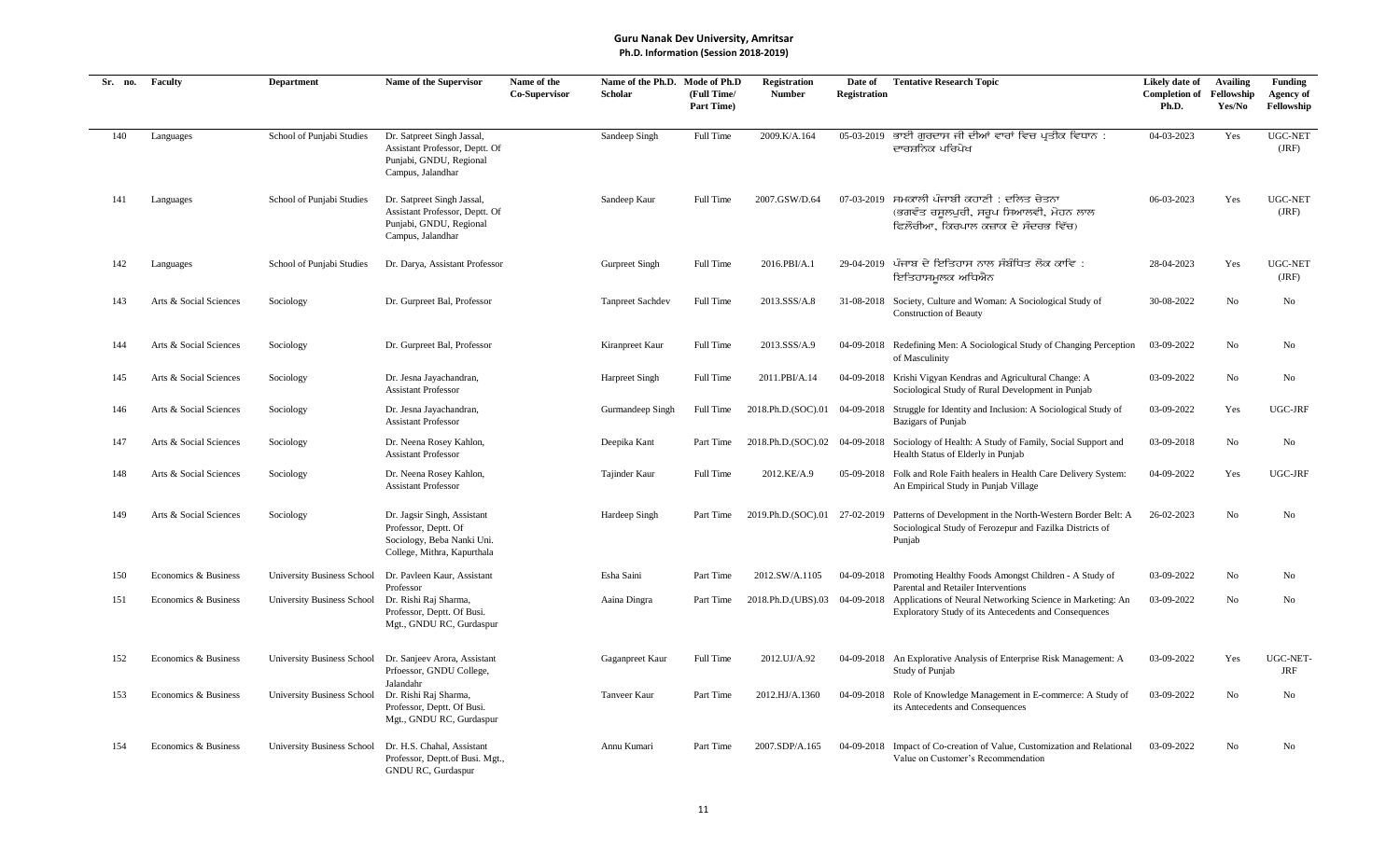| Sr. no. | Faculty              | <b>Department</b>                                | Name of the Supervisor                                                                              | Name of the<br>Co-Supervisor | Name of the Ph.D. Mode of Ph.D<br>Scholar | (Full Time/<br>Part Time) | Registration<br><b>Number</b> | Date of<br><b>Registration</b> | <b>Tentative Research Topic</b>                                                                                                                      | Likely date of<br><b>Completion of</b><br>Ph.D. | <b>Availing</b><br>Fellowship<br>Yes/No | <b>Funding</b><br>Agency of<br>Fellowship |
|---------|----------------------|--------------------------------------------------|-----------------------------------------------------------------------------------------------------|------------------------------|-------------------------------------------|---------------------------|-------------------------------|--------------------------------|------------------------------------------------------------------------------------------------------------------------------------------------------|-------------------------------------------------|-----------------------------------------|-------------------------------------------|
| 155     | Economics & Business | <b>University Business School</b>                | Dr. Sanjeev Arora, Assistant<br>Prfoessor, GNDU College,                                            |                              | Jitender Singh                            | Full Time                 | 2010.UJ/A.27                  |                                | 05-09-2018 Debt Relief and Willful Default: A Study on Punjab<br>Government's Loan Waiver Program                                                    | 04-09-2022                                      | No                                      | No                                        |
| 156     | Economics & Business | University Business School                       | Jalandahr<br>Dr. Gurpreet Randhawa,<br><b>Assistant Professor</b>                                   |                              | Shubpreet Kaur<br>Randhawa                | Full Time                 | 2014.UBS/A.131                |                                | 05-09-2018 Supervisory Support, Psychological Capital and Workplace<br>Happiness: A Study of Working Women                                           | 04-09-2022                                      | Yes                                     | UGC-NET-<br>JRF                           |
| 157     | Economics & Business | University Business School                       | Dr. Rishi Raj Sharma,<br>Professor, Deptt. Of Business<br>Mgt., GNDU, Regional<br>Campus, Gurdaspur |                              | <b>Amanjot Singh</b><br>Syan              | Part Time                 | 2012.RKJ/A.147                |                                | 27-02-2019 Consumer's Adoption Process with Regard to Sustainable<br>Agricultural Practices- A Behavioural Study of Farmers                          | 26-02-2023                                      | No                                      | N <sub>0</sub>                            |
| 158     | Economics & Business | University Business School                       | Dr. Vikram, Assistant<br>Professor                                                                  |                              | Rupinder Kaur                             | Full Time                 | 2019.Ph.D.(UBS).02            |                                | 08-03-2019 Green FDI and Sustainable Development: A Study of<br>Stakeholders' Perspective                                                            | 07-03-2023                                      | Yes                                     | UGC-NET<br>(JRF)                          |
| 159     | Economics & Business | University School of<br><b>Financial Studies</b> | Dr. Sanjeev Arora, Assistant<br>Prfoessor, GNDU College,<br>Jalandahr                               |                              | Taman Walia                               | Part Time                 | 2009.DW/A.583                 |                                | 04-09-2018 Corporate Governance, Sustainability and Performance:<br>Linkages in Indian Corporate Sector                                              | 03-09-2022                                      | No                                      | No                                        |
| 160     | Economics & Business | University School of<br><b>Financial Studies</b> | Dr. Mandeep Kaur, Professor                                                                         |                              | Pawanpreet Kaur                           | Full Time                 | 2010.GWP/A.131                |                                | 05-09-2018 Consumer Behaviour Towards Hospitality Services : A Study<br>of Punjab                                                                    | 04-09-2022                                      | Yes                                     | UGC-NET-<br>JRF                           |
| 161     | Economics & Business | University School of<br><b>Financial Studies</b> | Dr. Sanjeev Arora, Assistant<br>Prfoessor, GNDU College,<br>Jalandahr                               |                              | Yatisha Kalia                             | Full Time                 | 2011.J/A.267                  |                                | 05-09-2018 Loan Pricing in Financial Institutions: A Study of Punjab                                                                                 | 04-09-2022                                      | Yes                                     | UGC-NET-<br>JRF                           |
| 162     | Economics & Business | University School of<br><b>Financial Studies</b> | Dr. Balwinder Singh, Professor                                                                      |                              | Diksha Saini                              | Full Time                 | 2018.Ph.D.(COMM).<br>02       |                                | 05-09-2018 Examining the Relationship between Managerial<br>Overconfidence, Corporate Governance and Performance of<br><b>Banks: Indian Evidence</b> | 04-09-2022                                      | Yes                                     | UGC-NET-<br><b>JRF</b>                    |
| 163     | Economics & Business | University School of<br><b>Financial Studies</b> | Dr. Jaspal Singh, Professor                                                                         |                              | Shivam Sehgal                             | Full Time                 | 2013.B/A.657                  |                                | 05-09-2018 An Empirical Analysis of Bond Yields- Their Determinants<br>and Impact on Stock Market                                                    | 04-09-2022                                      | No                                      | No                                        |
| 164     | Economics & Business | University School of<br><b>Financial Studies</b> | Dr. Mandeep Kaur, Professor                                                                         |                              | Mandeep Kaur                              | Full Time                 | 2016.BC/A.3                   |                                | 05-09-2018 Efficiency of Merger in Indian Banking Industry                                                                                           | 04-09-2022                                      | No                                      | No                                        |
| 165     | Economics & Business | University School of<br><b>Financial Studies</b> | Dr. Poonam Mahajan,<br>Assistant Professor, GNDU<br>College, Narot Jaimal Singh,<br>Jalandhar       |                              | Pardeep Kaur                              | Full Time                 | 2016.RG/A.336                 |                                | 05-09-2018 Angel Funding: A New Source of Investment Financing in<br>India                                                                           | 04-09-2022                                      | No                                      | No                                        |
| 166     | Economics & Business | University School of<br><b>Financial Studies</b> | Dr. Poonam Mahajan,<br>Assistant Professor, GNDU<br>College, Narot Jaimal Singh,<br>Jalandhar       |                              | Gurbinder Singh                           | Full Time                 | 2009.K/A.627                  |                                | 05-09-2018 Performance of Index Funds: A Study of Sensex & Nifty in<br>India                                                                         | 04-09-2022                                      | Yes                                     | UGC-NET-<br>JRF                           |
| 167     | Economics & Business | University School of<br><b>Financial Studies</b> | Dr. Lakhwinder Singh,<br>Professor                                                                  |                              | Sukhjinder Kaur                           | Full Time                 | 2001.DWB/A.411                |                                | 06-09-2018 Talent Management and Corporate Performance                                                                                               | 05-09-2022                                      | No                                      | N <sub>o</sub>                            |
| 168     | Economics & Business | University School of<br><b>Financial Studies</b> | Dr. Manjinder Kaur, Assistant<br>Professor, GNDU College,<br>Chungh                                 |                              | Navpreet Kulaar                           | Full Time                 |                               |                                | 2018.Ph.D.(COM).03 06-09-2018 An Appraisal of Public Sector and Private Sector Mutual<br>Funds in India                                              | 05-09-2022                                      | Yes                                     | UGC-NET-<br><b>JRF</b>                    |
| 169     | Economics & Business | University School of<br><b>Financial Studies</b> | Dr. Manjinder Kaur, Assistant<br>Professor, GNDU College,<br>Chungh                                 |                              | Surjit Kumar                              | Part Time                 |                               |                                | 2018.Ph.D.(COM).04 11-09-2018 Foreign Direct Investment Determinants and Cross Country<br>Comparison                                                 | 10-09-2022                                      | No                                      | No                                        |
| 170     | Economics & Business | University School of<br><b>Financial Studies</b> | Dr. Karamjeet Kaur, Assistant<br>Professor, ASSM College,<br>Mukandpur                              |                              | Gaurav Sidhu                              | Full Time                 | 2013.J/A.1167                 |                                | 26-02-2019 Impact of Demonetization on Digital Transactions                                                                                          | 25-02-2023                                      | Yes                                     | UGC-NET<br>(JRF)                          |